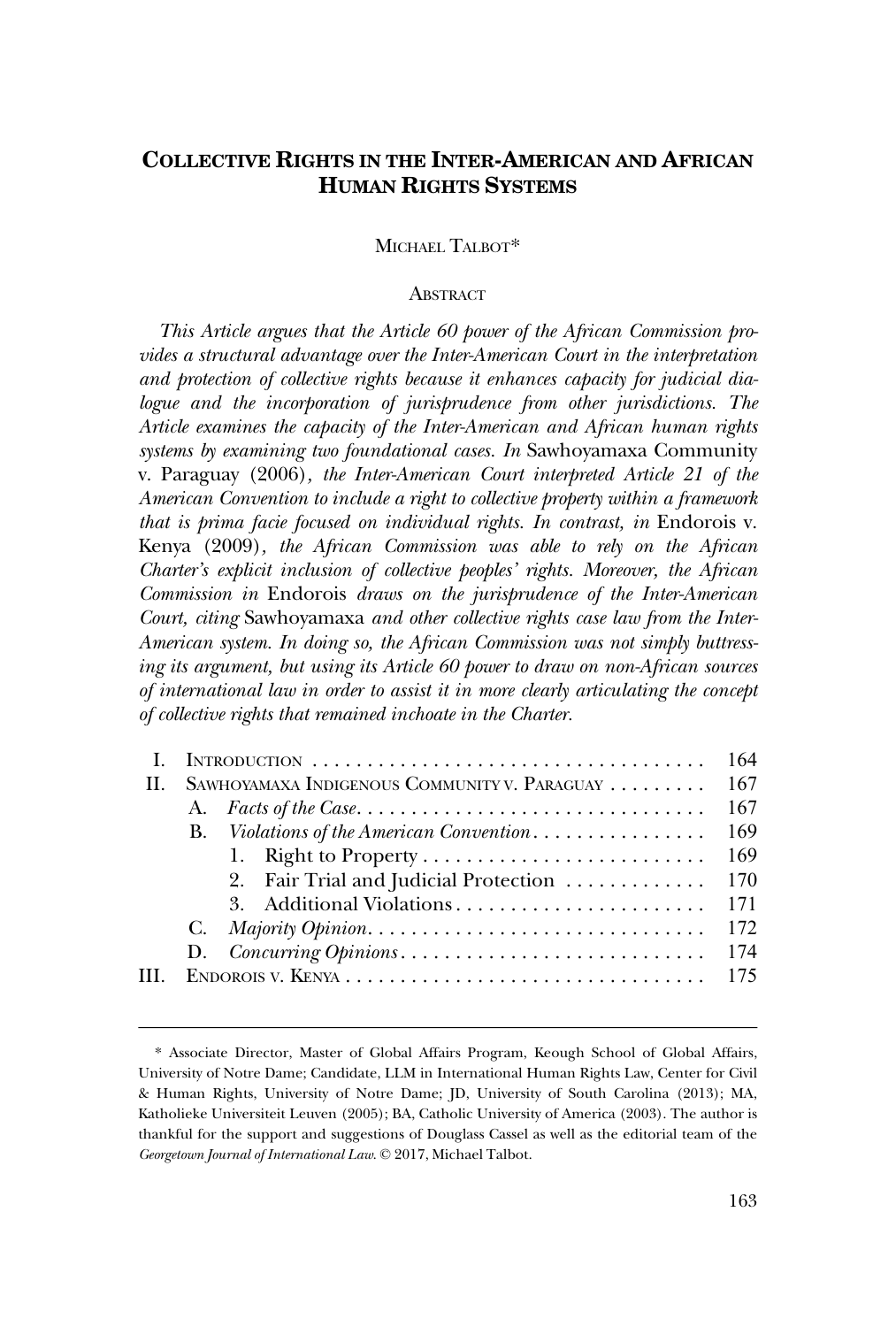<span id="page-1-0"></span>

| А. |                                                                                 | 175 |
|----|---------------------------------------------------------------------------------|-----|
| В. |                                                                                 | 177 |
|    |                                                                                 | 177 |
|    | 2. Free Disposal of Wealth and Natural Resources                                | 178 |
|    |                                                                                 | 180 |
|    | Additional Violations<br>4.                                                     | 181 |
| G. | Recommendations of the Commission                                               | 182 |
|    |                                                                                 | 183 |
|    | A. Identifying Groups                                                           | 183 |
| В. | A Suite of Rights and the Property Hook                                         | 184 |
| C. | The African Advantage $\ldots \ldots \ldots \ldots \ldots \ldots \ldots \ldots$ | 185 |
|    |                                                                                 | 189 |

### I. INTRODUCTION

The emergence of third-generation human rights—that set of rights whose recognition has begun to crystalize in the beginning of the twenty-first century and which includes rights connected to the environment, future generations, and groups—presents a problem for regional human rights systems established in previous eras because these rights typically do not align with the conception of the right-holder as an individual. Just as current human rights systems developed jurisprudence for the analysis and articulation of civil and political, as well as socioeconomic, rights, they now must establish a systematic approach to understanding collective rights or risk waning relevance. These systems, however, are often limited by the ethos of the time in which they were created. As a result, they struggle to analyze adequately the content of successive emergent norms. The establishment of a new system for each generation of rights would be impractical. Instead, the regional systems must be sufficiently adaptable to permit the evolution and accommodation of such norms.

This Article explores the challenge presented by third-generation rights through the examination of collective indigenous land rights in two regional systems, focusing on the ruling by the Inter-American Court of Human Rights (hereinafter Inter-American Court) in *Sawhoyamaxa Indigenous Community v. Paraguay*1 (hereinafter *Sawhoyamaxa*) and the African Commission on Human and Peoples' Rights (hereinafter the African Commission or the Commission) case *Centre for Minority Rights Development and Minority Rights Group (on behalf of Endorois Welfare Council)* 

<sup>1.</sup> Sawhoyamaxa Indigenous Cmty. v. Paraguay, Merits, Reparations and Costs, Judgment, Inter-Am. Ct. H.R. (ser. C) No. 146 (Mar. 29, 2006).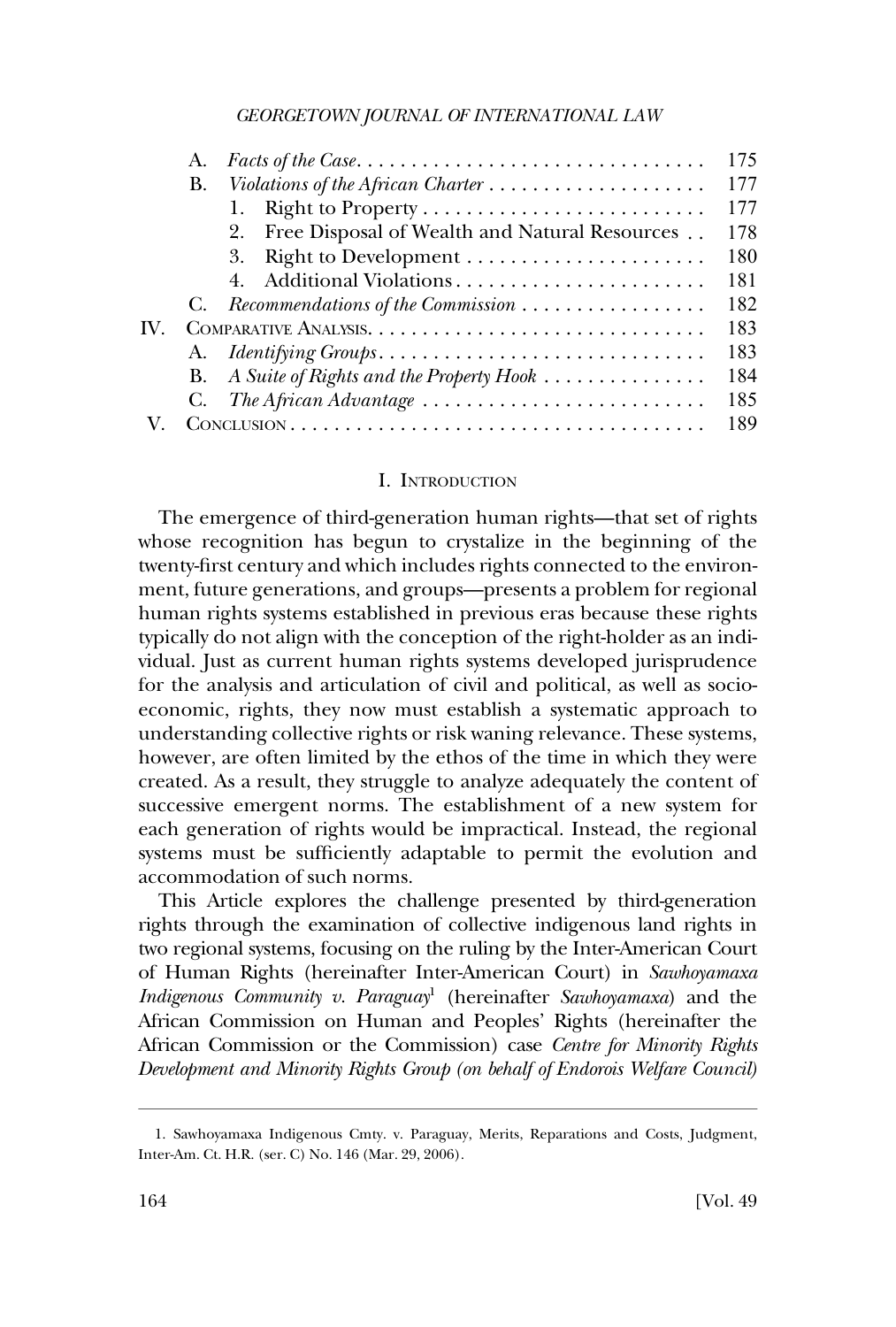*v. Kenya*<sup>2</sup> (hereinafter *Endorois*). A close examination will indicate that the African system's greater capacity to analyze collective indigenous land rights compared to the Inter-American system results from structural differences in the two systems. Ultimately, the Article will argue that the African system is better positioned to develop a jurisprudence adequate for addressing collective rights because 1) the explicit recognition of such rights in the African Charter on Human and People's Rights (hereinafter the African Charter or the Charter) enables the Commission and the African Court of Human and People's Rights (hereinafter the African Court or Court) to focus on the content of the rights rather than their existence, and 2) Articles 60 and 61 of the African Charter direct the Commission and the Court to look not only inward at the African system, but also at the entirety of international law, therefore providing it with a greater breadth of resources when analyzing the content of collective rights. The latter characteristic of the African Charter provides the level of adaptability necessary to address emergent human rights norms.

Indigenous land rights are particularly useful for analyzing the recognition of emergent norms because they implicate notions of dignity, the human person, and property implicit in many foundational human rights documents. Moreover, the legacy of colonization in Africa and the Americas has led to an environment in which structures of government prioritize notions of property that do not necessarily align with conceptualizations that predate colonization and persist within traditional indigenous communities. This disjunction creates opportunities for human rights bodies to examine norms that do not fit neatly within the framework of their foundational documents. The African Charter<sup>3</sup> has a distinct advantage in this regard. Because it anticipates and incorporates collective rights, the African system is better equipped to analyze conflicts about indigenous land rights. In contrast, the American Convention on Human Rights<sup>4</sup> (hereinafter the Convention or the American Convention) fails to integrate the notion of collective rights into its framework and, as a result, the Inter-American Court struggles to adequately analyze indigenous land rights.

<sup>2.</sup> Ctr. for Minority Rights Dev. (Kenya) & Minority Rights Grps. (on behalf of Endorois Welfare Council) v. Kenya (*Endorois*), No. 276/03, African Commission on Human and Peoples' Rights [Afr. Comm'n H.P.R.] (Feb. 4, 2010).

<sup>3.</sup> African Charter on Human and Peoples' Rights, June 27, 1981, 21 I.L.M. 58 [hereinafter AfCHPR].

<sup>4.</sup> American Convention on Human Rights, Nov. 22, 1969, 1144 U.N.T.S. 123 [hereinafter AmCHR].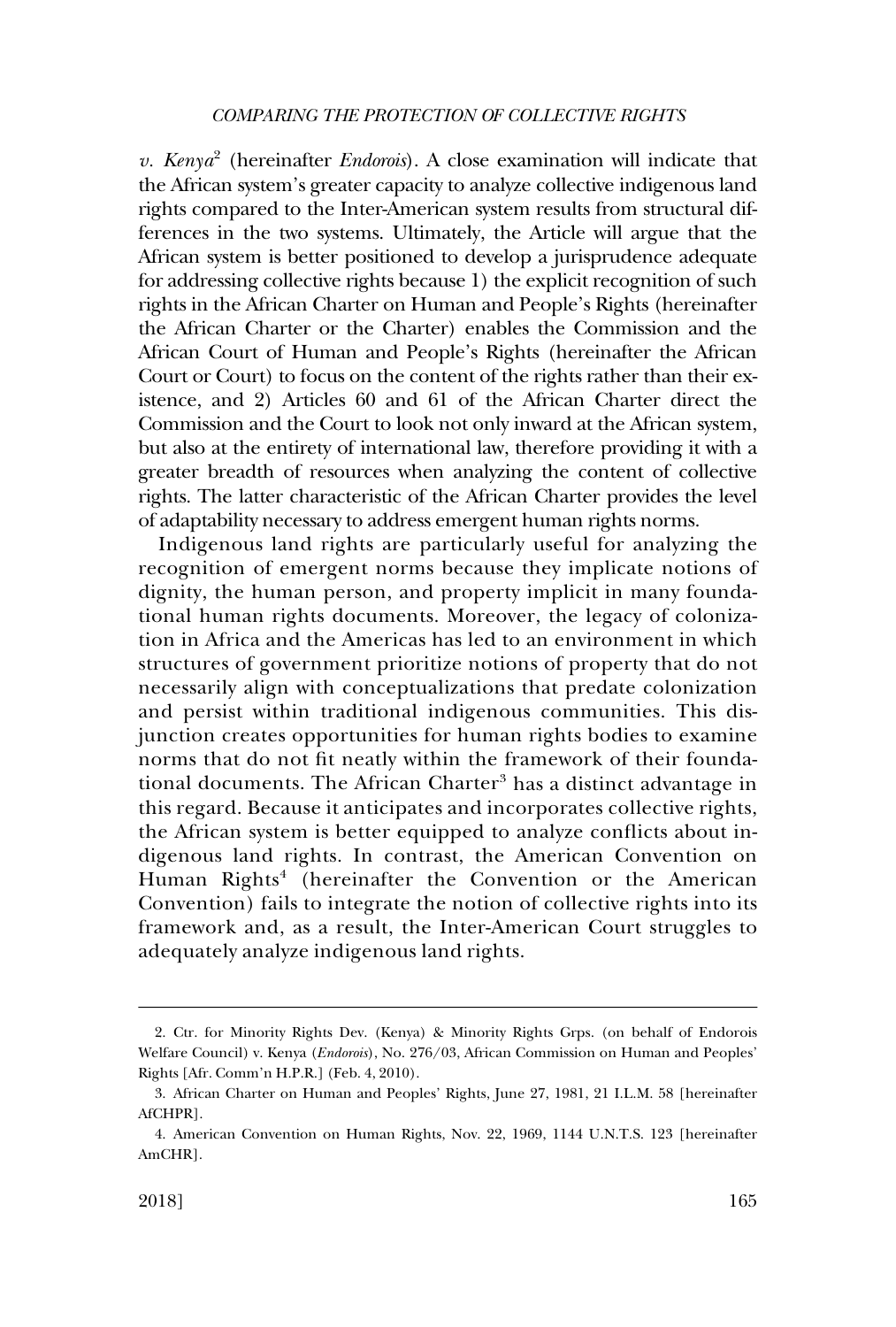An additional distinction between the two systems, and one with perhaps greater potency, is the extent to which their foundational documents permit and encourage the systems to engage in interregional judicial dialogue. In practice, both systems interact with other human rights mechanisms. They are influenced vertically by domestic, sub-regional, and international bodies, as well as horizontally by other regional systems. Yet, the African Charter's explicit direction to consider sources of law from outside of the system leads to a more conscientious and robust incorporation of external jurisprudence. Consequently, the African system is better able to analyze emerging norms and rights by drawing on the case law of other human rights mechanisms, including other regional systems, rather than developing the necessary jurisprudence from the ground up. This advantage makes the African system better suited for addressing violations of not only collective rights but also emerging norms generally.

This Article will proceed as follows: First, this introductory section will conclude with a brief explanation of the case selection. Second, the Article will provide an overview of the *Sawhoyamaxa* case from the Inter-American system including the factual background, relevant sections of the American Convention, rationale of the majority opinion, and analysis provided by two concurring opinions. Third, it will provide a similar overview of the *Endorois* case from the African system. Fourth, there will be a brief comparative assessment of the two cases with particular attention paid to their references to and citations of extra-regional jurisprudence. Fifth, the Article will analyze the extent to which the two systems were able to adequately examine and articulate the rights involved in the two cases. Particular attention will be paid in this section to their capacity to demarcate a group capable of holding a collective right as well as the suite of rights that can be connected to property within an indigenous context. Finally, a concluding section will reiterate this Article's thesis by drawing on the analysis provided in the preceding sections.

The case selection for this Article was primarily a matter of finding two cases that engaged the issue of indigenous land rights in sufficient detail to analyze the jurisprudence that underlies the decision. *Sawhoyamaxa* was selected for the Inter-American system and *Endorois*  for the African system because they are seminal cases in the systems'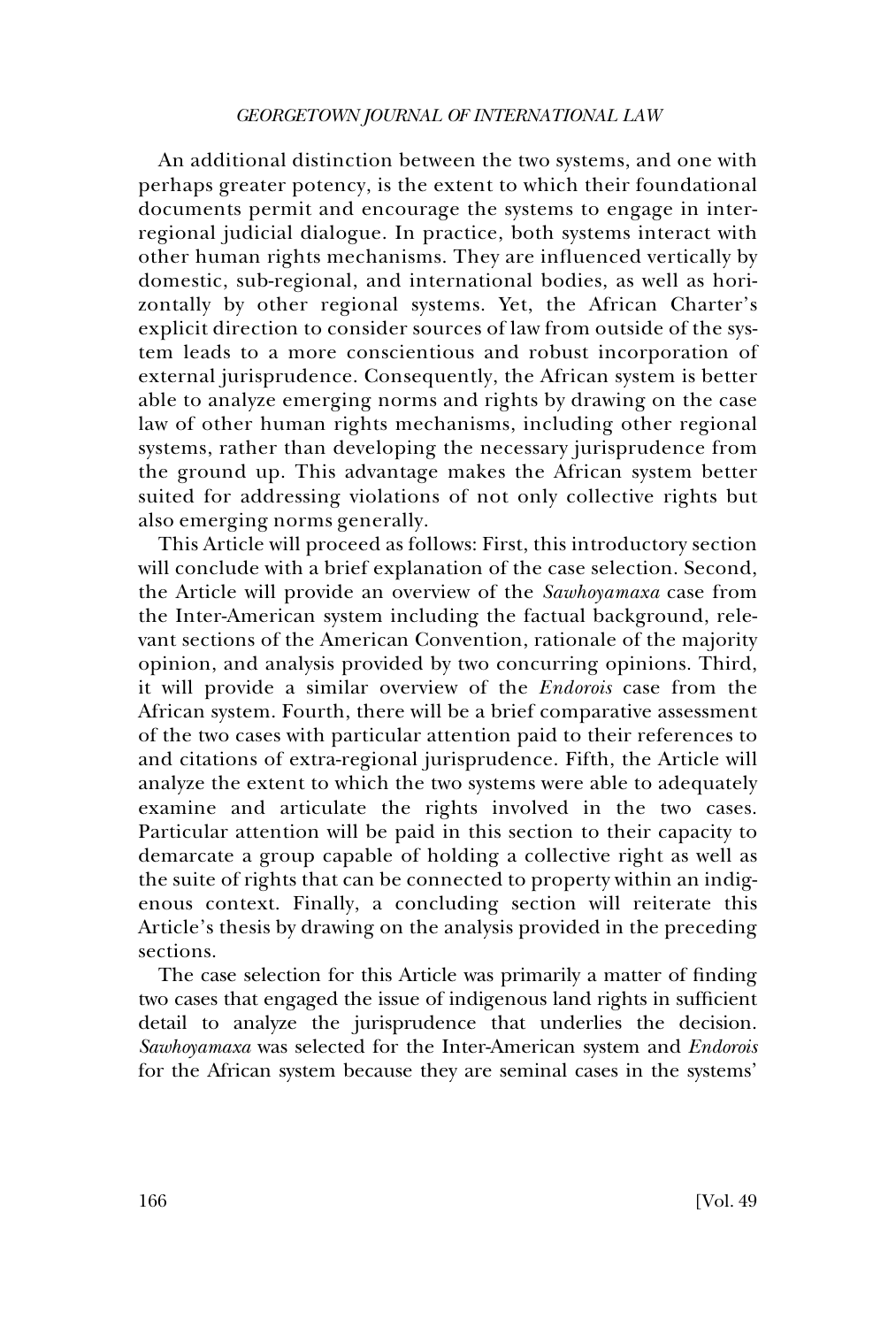<span id="page-4-0"></span>early attempts to grapple with collective rights.<sup>5</sup> Other cases have since built upon these two, most notably *Saramaka v. Suriname*<sup>6</sup> in the Americas and *African Commission [Ogiek Community] v. Kenya*<sup>7</sup> in Africa, thereby further developing the jurisprudence of their respective systems. However, *Sawhoyamaxa* and *Endorois* provide unique insight into how the systems approach a new and emerging issue. *Sawhoyamaxa* is also particularly useful for its concurring opinions, which demonstrate the extent to which the court struggled in its analysis. Similarly, the *Endorois* case serves as a good example of the African system's integration of extra-regional jurisprudence. Unfortunately, the two cases come from different mechanisms within their respective systems— *Sawhoyamaxa* from the Inter-American Court and *Endorois* from the African Commission on Human and People's Rights. This limitation is due primarily to the relative youth of the African system and the limited extent of case law from the African Court of Human and People's Rights. The African Court has only recently begun to address indigenous land rights. The one case that the African Court has addressed, however, seems to reinforce the Commission's approach and suggests that it is likely to apply the Commission's reasoning in future cases. Those cases will provide the opportunity to further test this Article's argument.

# II. SAWHOYAMAXA INDIGENOUS COMMUNITY V. PARAGUAY

# A. *Facts of the Case*

The Sawhoyamaxa community has lived in northern Paraguay for generations.8 Over the course of Paraguayan history, from colonization

<sup>5.</sup> Of the three regional systems—Inter-American, African, and European—only the Inter-American and African have had occasion to address the issue of indigenous land rights and the challenge of analyzing it within a legal framework developed to view property rights as individual. Moreover, the European system is unlikely to be faced with this specific issue given the history of the continent and its role in the development of international legal norms. This is not to say, however, that the European system need not concern itself with the emergence of third generation rights within its jurisdiction.

<sup>6.</sup> Saramaka People v. Suriname, Preliminary Objections, Merits, Reparations and Costs, Judgment, Inter-Am. Ct. H.R. (ser. C) No. 172 (Nov. 28, 2007).

<sup>7.</sup> Comm'n on Human and Peoples' Rights v. Republic of Kenya, No. 006/2012, Judgment, African Court on Human and Peoples' Rights [Afr. Ct. H.P.R.] (May 26, 2017), [http://www.african](http://www.african-court.org/en/images/Cases/Judgment/Application%20006-2012%20-%20African%20Commission%20on%20Human%20and%20Peoples%E2%80%99%20Rights%20v.%20the%20Republic%20of%20Kenya..pdf)court.org/en/images/Cases/Judgment/Application%20006-2012%20-%20African%20Commission [%20on%20Human%20and%20Peoples%E2%80%99%20Rights%20v.%20the%20Republic%20of%20](http://www.african-court.org/en/images/Cases/Judgment/Application%20006-2012%20-%20African%20Commission%20on%20Human%20and%20Peoples%E2%80%99%20Rights%20v.%20the%20Republic%20of%20Kenya..pdf)  [Kenya..pdf.](http://www.african-court.org/en/images/Cases/Judgment/Application%20006-2012%20-%20African%20Commission%20on%20Human%20and%20Peoples%E2%80%99%20Rights%20v.%20the%20Republic%20of%20Kenya..pdf)

<sup>8.</sup> Sawhoyamaxa Indigenous Cmty. v. Paraguay, Merits, Reparations and Costs, Judgment, Inter-Am. Ct. H.R. (ser. C) No. 146, ¶ 73(1) (Mar. 29, 2006). For a summary of the facts, see *Case*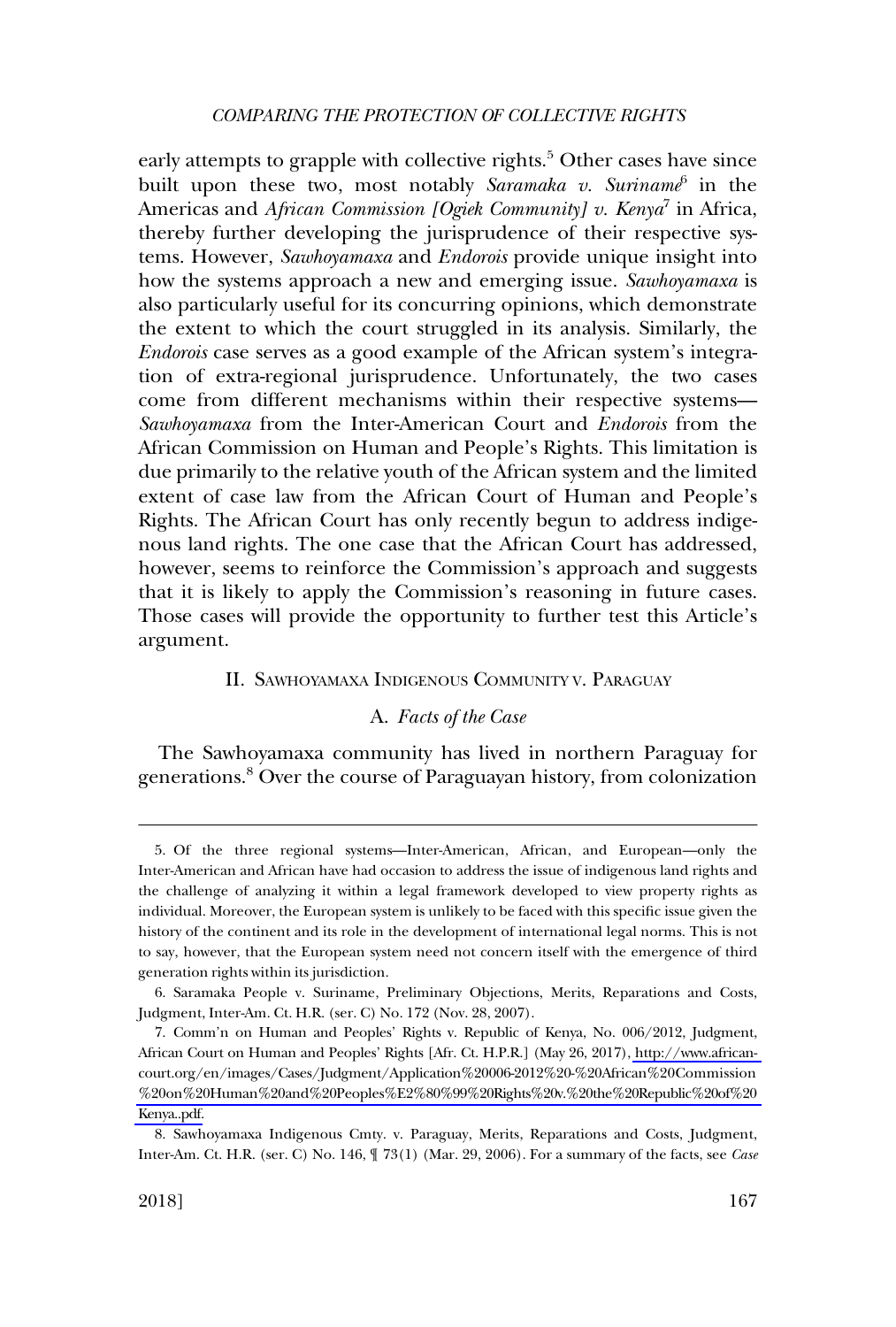to the modern state, the community has gradually lost access to its ancestral lands through partition and sale by the state to non-indigenous individuals.9 The restricted access to these lands rendered the traditional livelihoods of the Sawhoyamaxa impossible, forcing the community to become sedentary and preventing the collection of resources from the area.10 Moreover, the loss served as an affront to their cosmology, in which the natural environment they occupied formed an integral component of how they understood their own lives.<sup>11</sup> Within this cosmology, the land did not belong to any individual member of the community but rather constituted an element of the community's collective identity.12 The parcel of land to which they were restricted by the time of the *Sawhoyamaxa* litigation was disconnected from this cosmology and did not provide the access to resources required to maintain their traditional way of life.<sup>13</sup> Furthermore, the Paraguayan state did not provide adequate social services to counteract the loss of their livelihood, exacerbating the violation and placing the health and safety of the Sawhoyamaxa at risk.<sup>14</sup> In fact, the deaths of at least thirty community members were linked to the substandard conditions in which they were forced to live.<sup>15</sup>

The Sawhoyamaxa sought redress from the Paraguayan government, but disputes over their legal status and extensive delays resulted in

*of the Sawhoyamaxa Indigenous Community v. Paraguay*, ESCR-NET, [https://www.escr-net.org/](https://www.escr-net.org/caselaw/2013/case-sawhoyamaxa-indigenous-community-v-paraguay)  [caselaw/2013/case-sawhoyamaxa-indigenous-community-v-paraguay \(](https://www.escr-net.org/caselaw/2013/case-sawhoyamaxa-indigenous-community-v-paraguay)last visited Nov. 10, 2017).

<sup>9.</sup> *Sawhoyamaxa*, Inter-Am. Ct. H.R. (ser. C) No. 146, ¶¶ 73(1)-73(4) ("Over the years, and particularly after the Chaco War between Bolivia and Paraguay (1933-1936), the non-indigenous occupation of the Northern Chaco which had started by the end of the 19th century was extended. . . . Although the indigenous peoples continued occupying their traditional lands, the effect of the market economy activities into which they were incorporated turned out to be the restriction of their mobility, whereby they ended by becoming sedentary. . . . Since then, the lands of the Paraguayan Chaco have been transferred to private owners and gradually divided. This increased the restrictions for the indigenous population to access their traditional lands, thus bringing about significant changes in its subsistence activities.").

<sup>10.</sup> *Id*. ¶¶ 73(5)-73(6).

<sup>11.</sup> *Id*. ¶ 118.

<sup>12.</sup> *See id*.

<sup>13.</sup> *Id*.

<sup>14.</sup> *Id*. ¶ 73(67) ("Despite the fact that the Sawhoyamaxa Community was declared to be in a state of emergency, its members continue living in precarious conditions, without access even to the basic essential services.").

<sup>15.</sup> *Id*. ¶ 73(74) ("Within the context of the precarious living and health conditions described, the members of the Sawhoyamaxa Community, particularly the children and the elderly, are vulnerable to diseases and epidemics, and many died from tetanus, pneumonia, and measles, serious dehydration, cachexia, and enterocolitis or alleged traffic and occupational accidents without any state control.").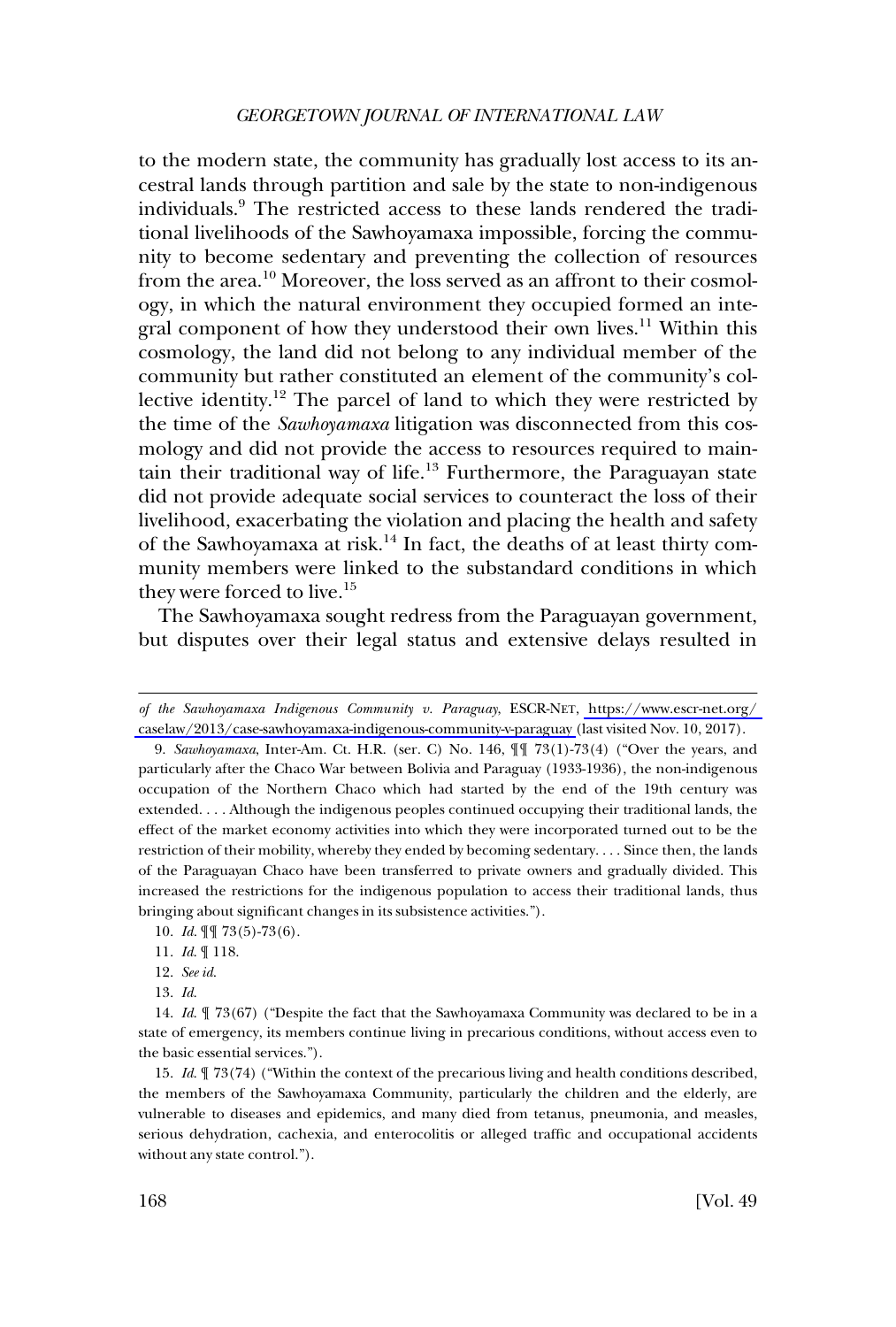<span id="page-6-0"></span>continued exposure to substandard living conditions.<sup>16</sup> In 2001, they petitioned the Inter-American Commission to review their case, which had been lingering in the Paraguayan courts for a decade.<sup>17</sup> The Inter-American Commission referred the case to the Inter-American Court, which unanimously ruled that violations of Articles 3, 4, 8, 19, 21, and 25 of the American Convention had occurred.<sup>18</sup>

### B. *Violations of the American Convention*

# 1. Right to Property

The Court ruled that there had been a violation of the Sawhoyamaxa's right to property found in Article 21 of the Convention.<sup>19</sup> The language of the Article itself, however, does not explicitly indicate that the right to property should be applied as a collective right:

*Everyone* has the right to the use and enjoyment of his property . . . . *No one* shall be deprived of *his* property except upon payment of just compensation, for reasons of public utility or social interest, and in the cases and according to the forms established by law.<sup>20</sup>

Interestingly, the Court situated the Sawhoyamaxa's collective right to property within the Convention's recognition of individuals' right to use and enjoy their property. It explained that the Sawhoyamaxa's collective understanding of property "does not necessarily conform to the classic concept of property but deserves equal protection under Article 21."<sup>21</sup> The Court argued that failing to recognize collective property under this article would effectively prevent property holders from using their land in a way that conforms to their cultural beliefs and would, as a result, render the article's protections "illusory for millions of *persons*."22 In other words, the Court found a latent collective right to

<sup>16.</sup> *Id*. ¶ 73(67).

<sup>17.</sup> *Id*. ¶ 1.

<sup>18.</sup> *Id*. ¶ 248.

<sup>19.</sup> *Id*.

<sup>20.</sup> AmCHR, *supra* note 4, art. 21 (emphasis added). The article continues "Usury and any other form of exploitation of *man* by *man* shall be prohibited by law." *Id*. (emphasis added).

<sup>21.</sup> *Sawhoyamaxa*, Inter-Am. Ct. H.R. (ser. C) No. 146, ¶ 120 (emphasis added).

<sup>22.</sup> *Id*. ("Disregard for specific versions of use and enjoyment of property, springing from the culture, uses, customs, and beliefs of each people, would be tantamount to holding that there is only one way of using and disposing of property, which, in turn, would render protection under Article 21 of the Convention illusory for millions of persons.").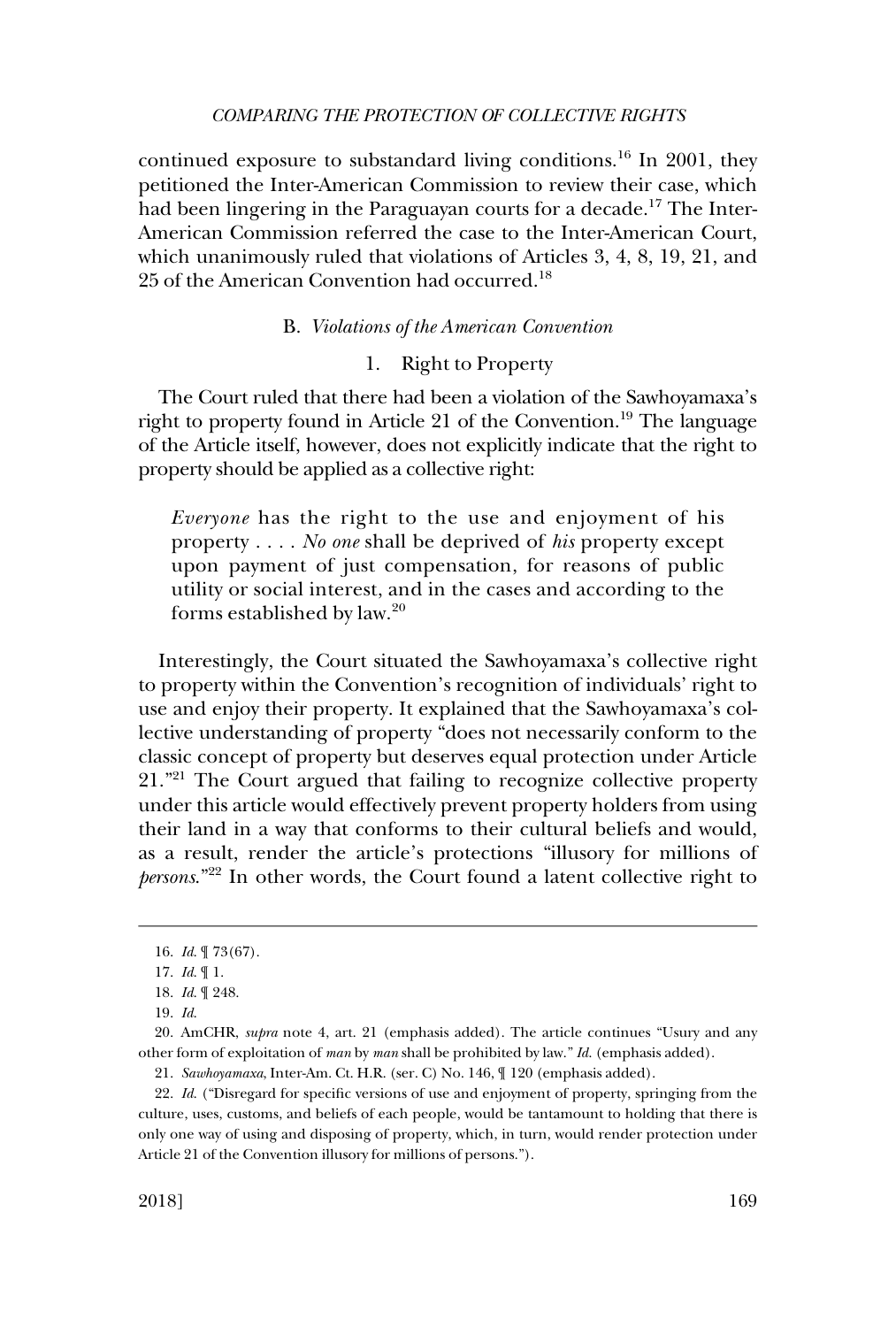<span id="page-7-0"></span>property rooted in the individual right by focusing on the individual's right to use the land in accordance with his cultural understandings and expectations.

# 2. Fair Trial and Judicial Protection

The Court also found violations of Articles 8 and 25 of the Convention, which protect the right to a fair trial and judicial protection.23 The subjects of these articles are "every person" and "everyone," respectively.24

*Every person* has the right to a hearing, with due guarantees and within a reasonable time, by a competent, independent, and impartial tribunal, previously established by law, in the substantiation of any accusation of a criminal nature made against *him*  or for the determination of *his* rights and obligations of a civil, labor, fiscal, or any other nature.<sup>25</sup>

*Everyone* has the right to simple and prompt recourse, or any other effective recourse, to a competent court or tribunal for protection against acts that violate his fundamental rights recognized by the constitution or laws of the state concerned or by this Convention, even though such violation may have been committed by persons acting in the course of their official duties.<sup>26</sup>

Despite the seemingly individual focus of these Convention articles, the Inter-American Court identified a collective-level violation in the delay of the Paraguayan state to recognize the legal personality of the Sawhoyamaxa community.<sup>27</sup>

<sup>23.</sup> *Id*. ¶ 248.

<sup>24.</sup> AmCHR, *supra* note 4, arts. 8, 25.

<sup>25.</sup> *Id*. art. 8(1) (emphasis added).

<sup>26.</sup> *Id*. art. 25 (emphasis added). The article continues, "2. The States Parties undertake: a. to ensure that any person claiming such remedy shall have his rights determined by the competent authority provided for by the legal system of the state; b. to develop the possibilities of judicial remedy; and c. to ensure that the competent authorities shall enforce such remedies when granted." *Id*.

<sup>27.</sup> *Sawhoyamaxa*, Inter-Am. Ct. H.R. (ser. C) No. 146, ¶¶ 87-89 ("The foregoing being considered, and taking into account that said proceedings are not complex and that the State has not justified said delay, the Court deems it to be out of proportion and a violation of the right to be heard in a reasonable time as provided for in Article 8(1) of the American Convention.").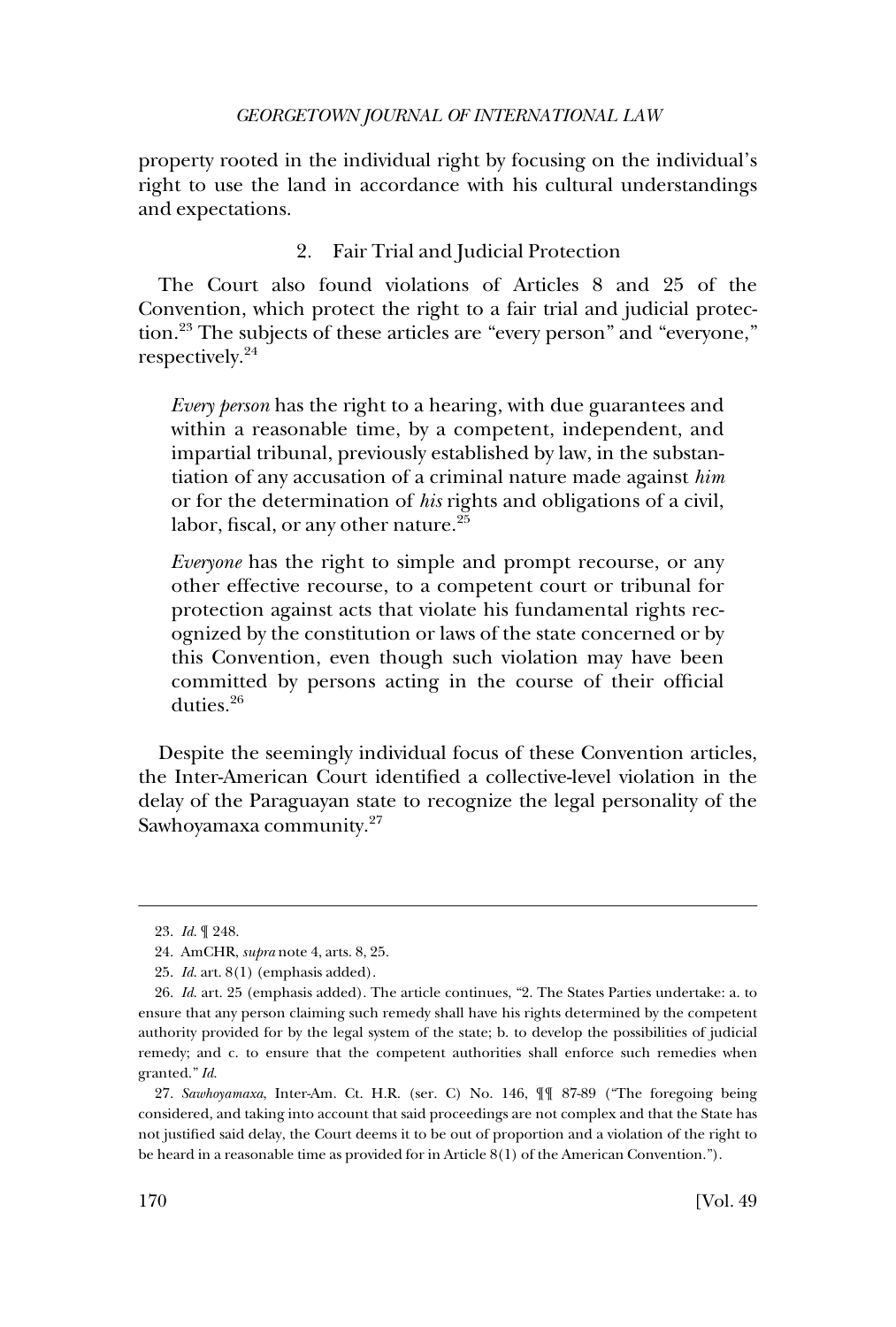<span id="page-8-0"></span>Moreover, the Court drew on its own precedent in *Yakye Axa*<sup>28</sup> to distinguish between a legal entity with juridical personality that is capable of enforcing rights within a legal system and a community as the inherent holder of those rights. Similar to the way in which a group of individuals may operate as a partnership in the United States but must formally incorporate in order to have standing to bring some claims, so too indigenous groups in Paraguay must have formal recognition as such before they can petition the government. "'Recognition of legal personality allows indigenous communities to enforce their previously existing rights; the same rights enjoyed historically and not since their establishment as legal entities.'"29 This understanding of the right to legal recognition indicates a utilitarian approach to the right, in which the right exists primarily to ensure the protection of other rights. If there is a collective understanding of property rights, then there also should be legal recognition of the group to which such rights belong so that the groups can seek redress when they are denied. Consequently, the Paraguayan government's delayed recognition of the community's legal personality violated the Sawhoyamaxa's right to a fair trial and judicial protection because it denied the Sawhoyamaxa standing before a court where their grievances could be heard.<sup>30</sup>

### 3. Additional Violations

In addition, the Court found violations of Article 4's protection of the right to life $31$  and Article  $3$ 's right to recognition as a person before

<sup>28.</sup> Indigenous Cmty. Yakye Axa v. Paraguay, Merits, Reparations and Costs, Judgment, Inter-Am. Ct. H.R. (ser. C) No. 125 (June 17, 2005).

<sup>29.</sup> *Sawhoyamaxa*, Inter-Am. Ct. H.R. (ser. C) No. 146, ¶ 94 (quoting *Yakye Axa*, Inter-Am. Ct. H.R. (ser. C) No. 125, ¶¶ 82-83).

<sup>30.</sup> *Id*. (quoting *Yakye Axa*, Inter-Am. Ct. H.R. (ser. C) No. 125, ¶ 83) ("Indigenous communities, under Paraguayan laws, are no longer just a factual reality to become legal entities with the capacity to fully enjoy legal rights vested not only in its individual memebers [sic], but in the community itself, that is endowed with its own singular existence. Legal personality is the legal mechanism granting them the necessary status to enjoy certain fundamental rights, such as the right to hold title to communal property and to demand protection against any breach thereof.").

<sup>31.</sup> *Id*. ¶ 248(3). Article 4 of the American Convention reads "(1) Every person has the right to have his life respected. This right shall be protected by law and, in general, from the moment of conception. No one shall be arbitrarily deprived of his life. (2) In countries that have not abolished the death penalty, it may be imposed only for the most serious crimes and pursuant to a final judgment rendered by a competent court and in accordance with a law establishing such punishment, enacted prior to the commission of the crime. The application of such punishment shall not be extended to crimes to which it does not presently apply. (3) The death penalty shall not be reestablished in states that have abolished it. (4) In no case shall capital punishment be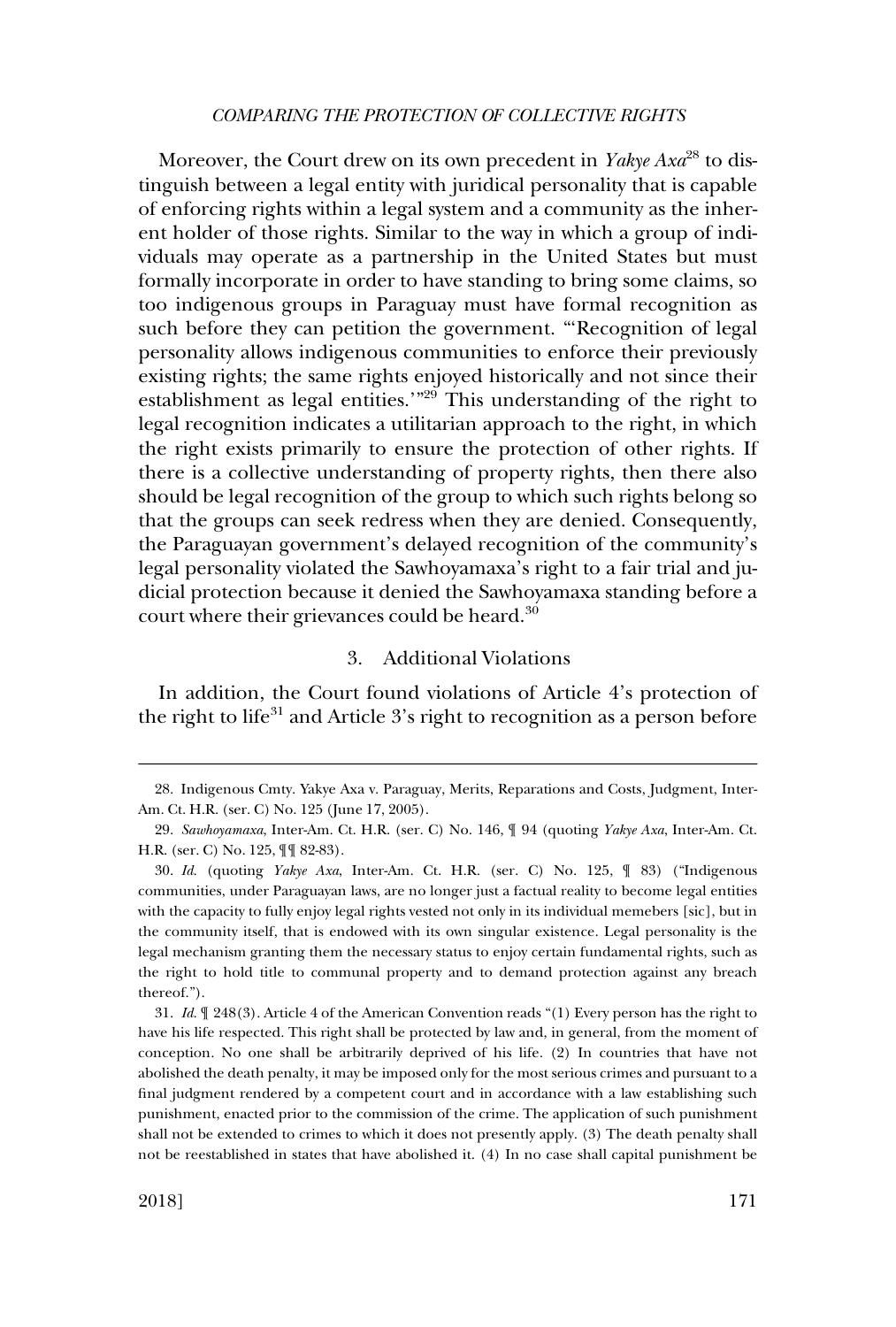<span id="page-9-0"></span>the law.32 However, the Court indicated that these were violations of individual rights, stating that the right to life was violated "to the detriment of *members* of the Sawhoyamaxa community" and specifically naming those individuals whose right to recognition before the law was violated.<sup>33</sup> Whether the Court could have found a collective understanding of these rights within the Convention is an open question. Perhaps there is an argument to be made for the right of a community to exist as a necessary corollary to its individual members' right to life. Similarly, an argument could likely be made to understand the right to recognition before the law as a collective right. However, the Court did not take up the question of whether collective rights are embedded within Article 3 or 4 or the Convention generally.

# C. *Majority Opinion*

Elements of the Court's opinion in *Sawhoyamaxa* suggest the Inter-American Court was concerned with more than those issues directly addressed within the text of its opinion. The unanimity of the decision indicates a desire to find a violation by the state, but the logic of its reasoning strikes the reader as forced and clumsy. The opinion relies heavily on the finding of a collective right within the Convention's individual right to use and enjoy property. Even the rights to fair trial and judicial protection ultimately connect to this individual property right. Likewise, the importance of recognizing the group's legal personality receives attention from the Court because it is a necessary prerequisite in protecting the inherent rights of the group, which are a direct consequence of the individual rights of the group's members. This reasoning, building the recognition of collective rights off of the individual right of its members to use and enjoy property in accordance with their customs and beliefs, suggests a property nexus for collective rights or, at the very least, a requirement that a collective right be essentially linked to an individual right. Yet, the significance of collective property within the cosmology of the Sawhoyamaxa seems incongruous

inflicted for political offenses or related common crimes. (5) Capital punishment shall not be imposed upon persons who, at the time the crime was committed, were under 18 years of age or over 70 years of age; nor shall it be applied to pregnant women. (6) Every person condemned to death shall have the right to apply for amnesty, pardon, or commutation of sentence, which may be granted in all cases. Capital punishment shall not be imposed while such a petition is pending decision by the competent authority." AmCHR, *supra* note 4, art. 4.

<sup>32.</sup> *Sawhoyamaxa*, Inter-Am. Ct. H.R. (ser. C) No. 146, ¶ 248(5). Article 3 of the American Convention reads "Every person has the right to recognition as a person before the law." AmCHR, *supra* note 4, art. 3.

<sup>33.</sup> *Sawhoyamaxa*, Inter-Am. Ct. H.R. (ser. C) No. 146, ¶ 248 (emphasis added).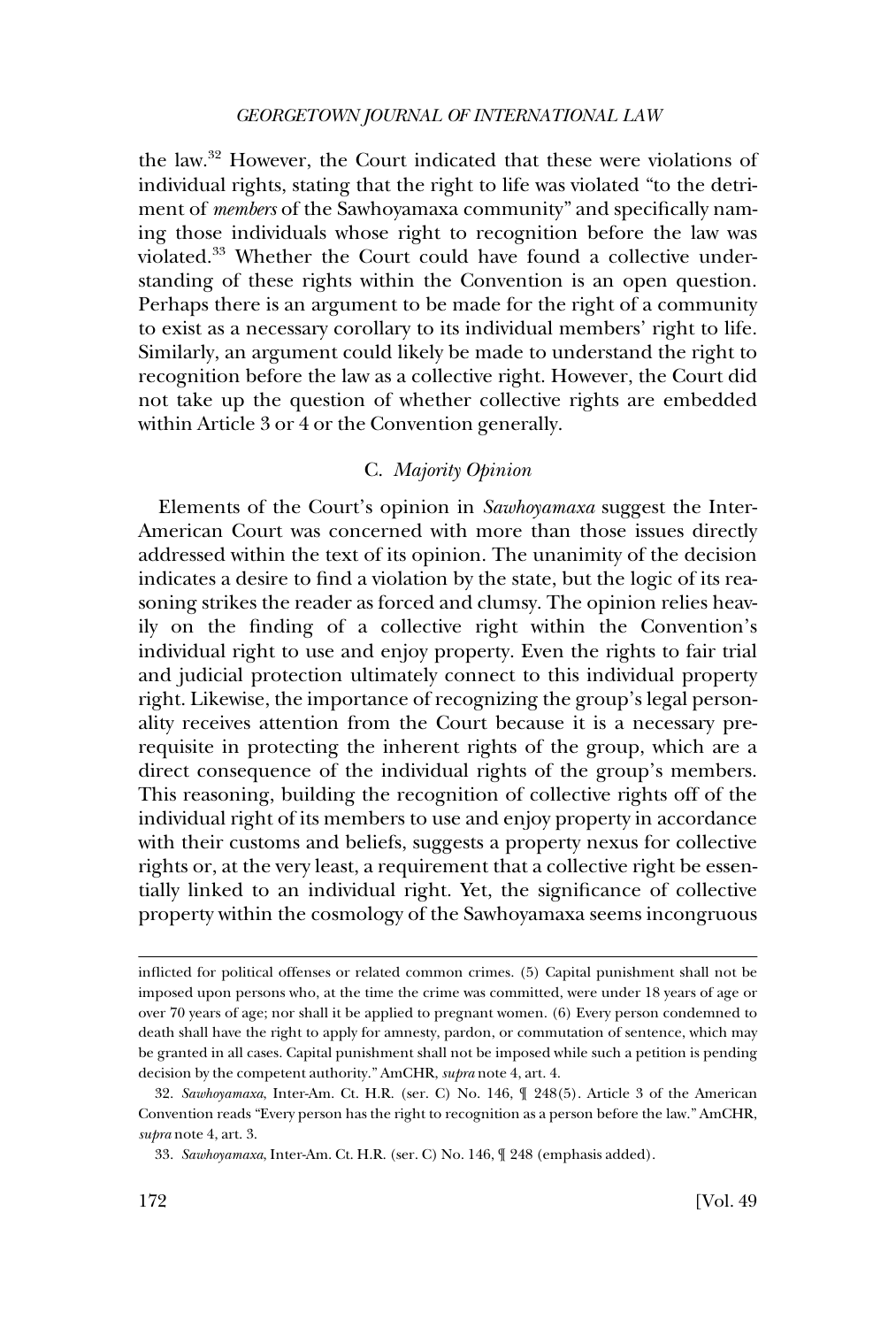with this logic. The Sawhoyamaxa do not view land as subject to individual ownership but rather as the responsibility *of* the group as a whole; consequently, the Court's reasoning does not fit comfortably within the Sawhoyamaxa worldview, which simply does not include the underlying right to individual property. The result is an opinion that lacks persuasive force and creates weak jurisprudence.

A second factor undercutting the Court's capacity to adequately analyze the circumstances in *Sawhoyamaxa* and further straining its logic is the limited precedent on which it could rely. The limited precedent is partially explained by the fact that the collective right to land is an emergent norm that the international human rights mechanisms, including the Inter-American system, are only beginning to address, and the scarcity of authority is further exacerbated by structural elements of the Court's mandate that restrict the sources of law on which it may rely.34 The Court in *Sawhoyamaxa* drew primarily from a handful of its own cases,<sup>35</sup> all of which were recent and similarly indicated a desire to develop a jurisprudence for the protection of indigenous rights. But the inchoate nature of that jurisprudence is evident in the *Sawhoyamaxa* opinion. Of the thirty-one citations<sup>36</sup> in the paragraphs where the Court outlined the reasoning behind its recognition of collective rights to property, fair trial, and judicial protection,<sup>37</sup> fourteen of those citations refer to *Indigenous Community Yakye Axa v. Paraguay*  (2005), and another five reference *Mayagna (Sumo) Awas Tingni Community v. Nicaragua* (2001). The remaining twelve citations include only one reference to a source outside of the Inter-American system: an International Labor Organization treaty on indigenous and tribal peoples that had been specifically ratified and incorporated into Paraguayan law.<sup>38</sup> This relatively narrow precedential basis<sup>39</sup> serves as the foundation of the Court's decision.

<sup>34.</sup> For a discussion of this structural disadvantage, *see infra* section IV.

<sup>35.</sup> *See, e.g*., Indigenous Cmty. Yakye Axa, Merits, Reparations and Costs, Judgment, Inter-Am. Ct. H.R. (ser. C) No. 125 (June 17, 2005); Mayagna (Sumo) Awas Tingni Cmty. v. Nicaragua, Merits, Reparations and Costs, Judgment, Inter-Am. Ct. H.R. (ser. C) No. 79 (Aug. 31, 2001).

<sup>36.</sup> Excluded from this count are references to Paraguayan laws at issue and testimony submitted as evidence.

<sup>37.</sup> *Sawhoyamaxa*, Inter-Am. Ct. H.R. (ser. C) No. 146, ¶¶ 87-89, 93-112, 127-144.

Int'l Labor Org. (ILO), *Convention concerning Indigenous and Tribal Peoples in Independent*  38. *Countries*, No. 169 (Sept. 5, 1991), [http://www.ilo.org/dyn/normlex/en/f?p=NORMLEXPUB:](http://www.ilo.org/dyn/normlex/en/f?p=NORMLEXPUB:12100:0::NO::P12100_ILO_CODE:C169)  [12100:0::NO::P12100\\_ILO\\_CODE:C169.](http://www.ilo.org/dyn/normlex/en/f?p=NORMLEXPUB:12100:0::NO::P12100_ILO_CODE:C169)

<sup>39.</sup> Most domestic and international courts are willing to engage precedent from outside of their immediate jurisdiction even if it only recognizes such precedent to be persuasive rather than binding. The Inter-American Court's sparse use of external sources suggests a hesitance to engage even in a narrow approach to judicial dialogue. *See, e.g*., Melissa A. Waters, *Mediating Norms*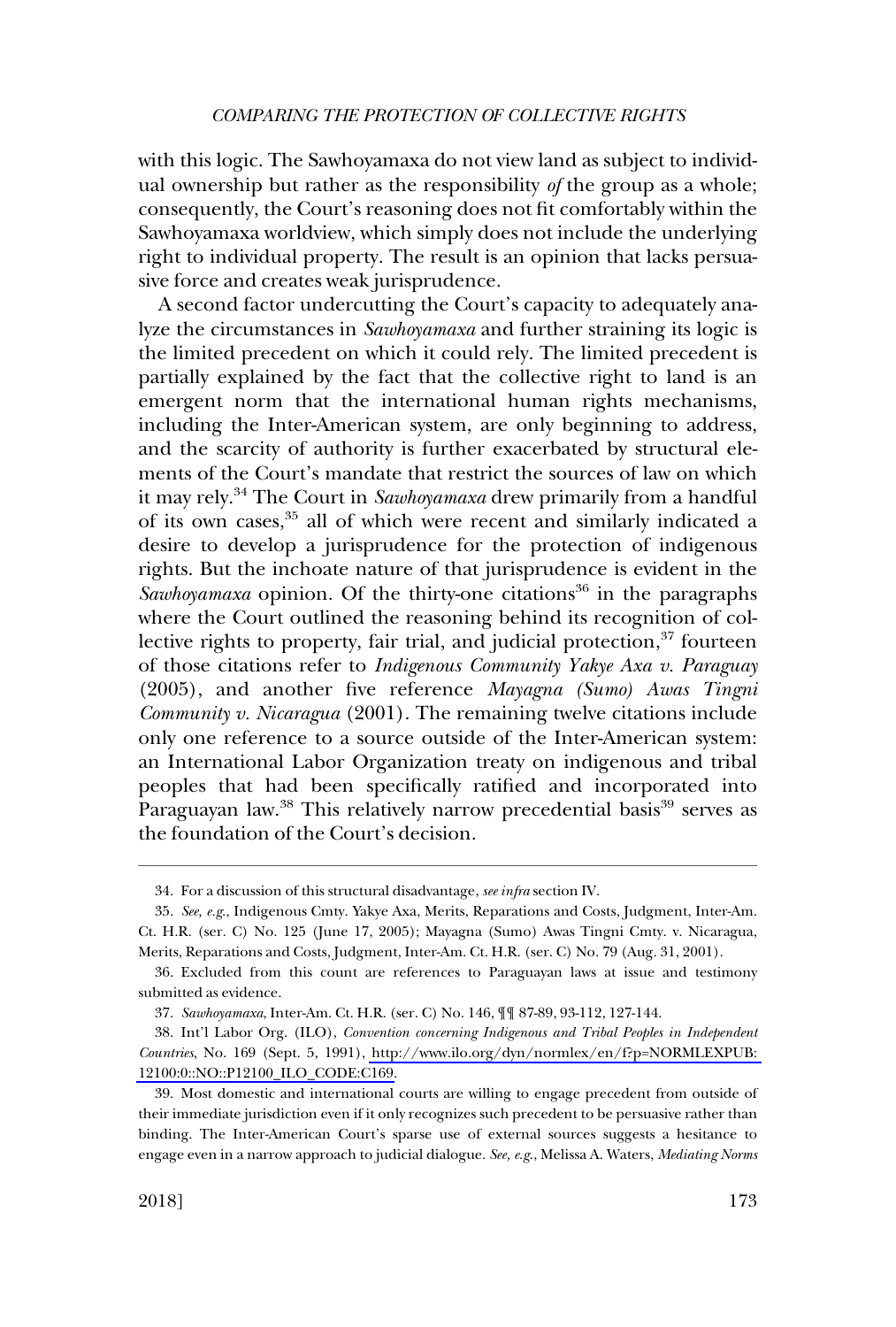### D. *Concurring Opinions*

<span id="page-11-0"></span>The concurring opinions in *Sawhoyamaxa* further indicate the struggle the Inter-American Court faced in deciding how to justify its protection of collective rights. The simple fact that three judges felt compelled to author separate opinions in a unanimous decision demonstrates the limited persuasive force of the majority's reasoning. The separate opinions of Judges Sergio García-Ramírez and A.A. Cançado Trindade highlight the limitations of the Court's opinion.

García-Ramírez believes that the complexity of the Court's reasoning is unnecessary. As he sees it, "the approach in the Convention . . . does not imply the denial of, or exception against, collective rights."40 Rather, individual rights are co-imbricated with collective rights; the two overlap and draw content and significance from their interaction. Consequently, the Convention implicitly recognizes both individual and collective rights, and the Court need not perform rhetorical acrobatics in order to establish a link.<sup>41</sup> Within this analysis, collective and individual rights are placed on equal footing in the Charter and warrant equal protection by the Court. Whereas the Court grounds the connection between the individual and the collective within the concept of property, García-Ramírez locates collective rights in the very notion of rights. Furthermore, he argues that the Court's rationale requires a notion of collective rights that is antithetical to the Sawhoyamaxa's cosmology.42 It limits the notion of property to the conventional Europeanrooted understanding and ignores the indigenous conception's "unique characteristics, which correspond in some aspects to ordinary [western]

*and Identity: The Role of Transnational Judicial Dialogue in Creating and Enforcing International Law*, 93 GEO. L.J. 487 (2005).

<sup>40.</sup> Sawhoyamaxa, Inter-Am. Ct. H.R. (ser. C) No. 146,  $\P$  11 (separate opinion by García-Ramírez, J.).

<sup>41.</sup> *Id.* ("[I]ndividual rights, which constitute human rights under the Pact of San José, originate from, and acquire existence, effectiveness and significance in, the context of collective rights. Therefore, it follows that protecting the former is a way of preserving the latter, and the opposite also stands: protecting collective rights, through the rules and instruments pertaining thereto, helps understand and furthers the preservation of individual rights. Thus there is no conflict at all, between these two 'ways of looking at the status of persons' that strictly complement each other.").

<sup>42.</sup> *Id*. ¶ 13 ("When property is mentioned in connection with the rights vested in . . . the communities as such over certain lands—to which they furthermore attach traditions, traditions and beliefs, spiritual relations that transcend the mere possession and economic enjoyment—the meaning labeled should not necessarily be confused with the absolute ownership that is characteristic of ordinary civil law. The property rights of the indigenous people are different and so it must be recognized and protected—from this other form of ownership created by European law rooted in liberal ideology.").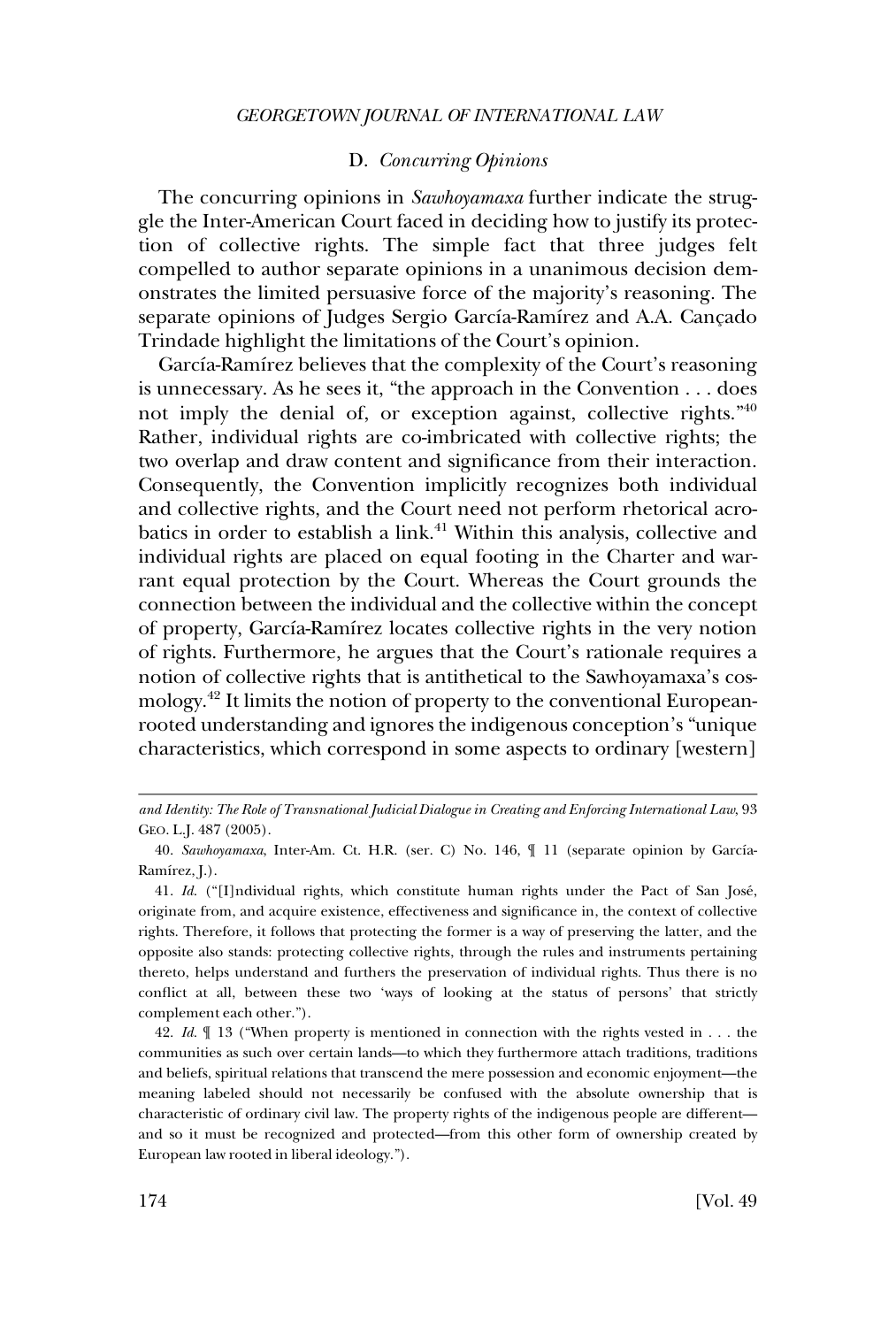<span id="page-12-0"></span>ownership, but differ radically from it in others."<sup>43</sup> García-Ramírez warns that conflating these notions of property risks negating the cosmology of indigenous groups and "may prove extremely disadvantageous to the legitimate interests and lawful rights of the indigenous people.<sup>"44</sup>

Cancado Trindade's separate opinion similarly criticizes the Court's narrow understanding of collective rights. He provides an overview of the history of colonization and the formation of international law without regard to the cosmologies of indigenous groups in the Americas and elsewhere.45 As he sees it, the crux of the violation of the Sawhoyamaxa is not the action of the Paraguayan government per se but rather the marginalization of their interests and worldview from the legal framework under which they now live. "The breaches of the human rights of the indigenous peoples, and the reparations due them are to be found, in fact, at the roots of the historical process whereby the law of nations, *jus gentium*, was formed."46 Consequently, the recognition of collective indigenous rights is not merely an outgrowth of individual rights; it is necessary as "a true ethical imperative to acquit an historical social debt."47

The separate opinions of García-Ramírez and Cançado Trindade provide alternative rationales for the protection of the Sawhoyamaxa's rights. One requires a broader interpretation of the rights enshrined in the Convention, and the other calls for a critical historical analysis of the philosophical foundations of the Convention itself. The Court, however, was unwilling to take such radical steps in *Sawhoyamaxa*, despite a desire to push the evolution of human rights forward, as evidenced by the unanimity of the decision and how strongly it reprimands the Paraguayan state.

#### III. ENDOROIS V. KENYA

# A. *Facts of the Case*

The Endorois people of western Kenya traditionally used the land surrounding Lake Bogoria for grazing livestock, gathering medicines,

<sup>43.</sup> *Id*. ¶ 16.

<sup>44.</sup> *Id*.

<sup>45.</sup> Sawhoyamaxa, Inter-Am. Ct. H.R. (ser. C) No. 146,  $\parallel$  § 8-13 (separate opinion by Cançado Trindade, J.).

<sup>46.</sup> *Id*. ¶ 60.

<sup>47.</sup> *Id.*  $\parallel$  59 (citing ANNA MEIJKNECT, TOWARDS INTERNATIONAL PERSONALITY: THE POSITION OF MINORITIES AND INDIGENOUS PEOPLE IN INTERNATIONAL LAW 228, 232-33 (2001)).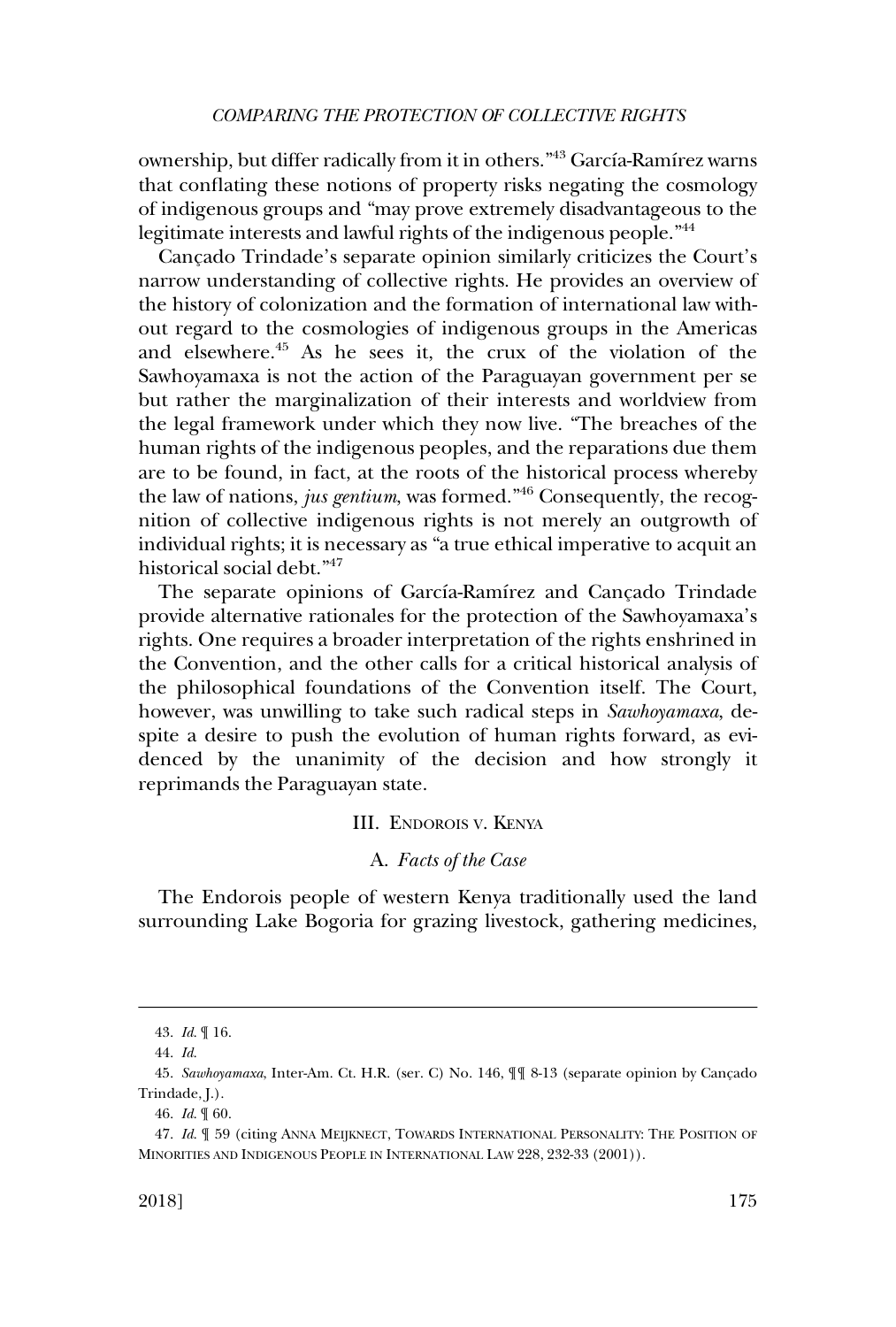and observing religious ceremonies.<sup>48</sup> As pastoralists, their occupation and use of the land varied seasonally but remained consistent from year to year.49 In the 1970s, the Kenyan government established game reserves on portions of the land traditionally used by the Endorois and restricted the community's access.<sup>50</sup> In the decades that followed, the Kenyan government permitted the land's use by third parties for tourism as well as ruby mining.<sup>51</sup> As a direct result, the community's ability to practice their pastoral customs and traditional religion were hindered.52 Moreover, the development of these lands was an affront to the Endorois' culture and cosmology, which included a close connection to the lake as the source of their identity and the resting place of their ancestors.53 The government claimed that the Endorois would share in the benefits of these development projects, but it failed to consult them prior to the undertakings and never provided the promised

49. *Endorois*, No. 276/03, African Commission on Human and Peoples' Rights [Afr. Comm'n H.P.R.], ¶¶ 4, 6.

50. *Id*. ¶ 3. *See* quotation cited *supra* note 48.

52. *Id*.

Ctr. for Minority Rights Dev. (Kenya) & Minority Rights Grps. (on behalf of Endorois 48. Welfare Council) v. Kenya, No. 276/03, African Commission on Human and Peoples' Rights [Afr. Comm'n H.P.R.], ¶ 3 (Feb. 4, 2010) (*Endorois*) ("The Complainants state that the Endorois are a community of approximately 60,000 people who, for centuries, have lived in the Lake Bogoria area. They claim that prior to the dispossession of Endorois land through the creation of the Lake Hannington Game Reserve in 1973, and a subsequent re-gazetting of the Lake Bogoria Game Reserve in 1978 by the Government of Kenya, the Endorois had established, and, for centuries, practised a sustainable way of life which was inextricably linked to their ancestral land."). *See Centre for Minority Rights Development (Kenya) and Minority Rights Group International on behalf of Endorois Welfare Council v. Kenya*, ECSR-NET, [https://www.escr-net.org/caselaw/2010/centre](https://www.escr-net.org/caselaw/2010/centre-minority-rights-development-kenya-and-minority-rights-group-international-behalf)[minority-rights-development-kenya-and-minority-rights-group-international-behalf](https://www.escr-net.org/caselaw/2010/centre-minority-rights-development-kenya-and-minority-rights-group-international-behalf) (last visited Nov. 10, 2017) (summarizing the facts of the case).

<sup>51.</sup> *Endorois*, No. 276/03, African Commission on Human and Peoples' Rights [Afr. Comm'n H.P.R.], ¶ 14 ("The Complainants further allege that concessions for ruby mining on Endorois traditional land were granted in 2002 to a private company. This included the construction of a road in order to facilitate access for heavy mining machinery. The Complainants claim that these activities incur a high risk of polluting the waterways used by the Endorois community, both for their own personal consumption and for use by their livestock.").

<sup>53.</sup> *Id*. ¶ 79 ("The Complainants argue that the Endorois, as an indigenous group whose religion is intimately tied to the land, require special protection. Lake Bogoria, they argue, is of fundamental religious significance to all Endorois. The religious sites of the Endorois people are situated around the lake, where the Endorois pray, and religious ceremonies are regularly connected with the Lake. Ancestors are buried near the lake, and as stated above, they claim that Lake Bogoria is considered the spiritual home of all Endorois, living and dead. The lake, the Complainants argue, is therefore essential to the religious practices and beliefs of the Endorois.").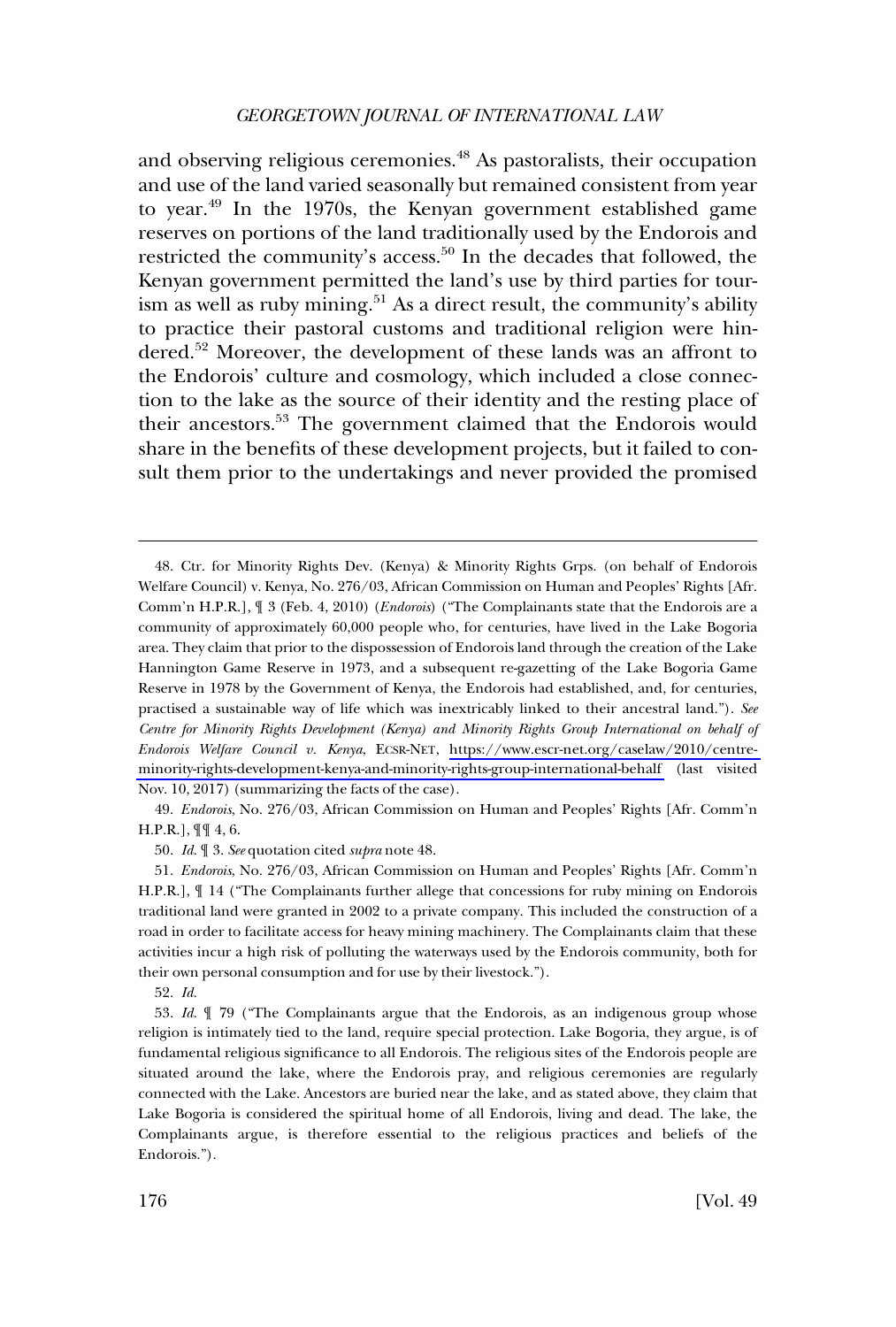<span id="page-14-0"></span>compensation.<sup>54</sup>

NGOs petitioned the African Commission on behalf of the Endorois community, and in 2010, the Commission found that the Kenyan state had violated the community's rights. Specifically, the Commission found violations of Articles 8, 14, 17, 21, and 22 of the African Charter.<sup>55</sup>

### B. *Violations of the African Charter*

# 1. Right to Property

As in *Sawhoyamaxa*, the central issue in *Endorois* was the right to property. In the African System the right to property is protected under Article 14 of the African Charter, which reads:

The right to property shall be guaranteed. It may only be encroached upon in the interest of public need or in the general interest of the community and in accordance with the provisions of appropriate laws.<sup>56</sup>

Notably, the African Charter avoids using a singular subject when articulating property rights, in contrast with the American Convention's use of *everyone*. This enables the African Commission to focus on the content of the collective right rather than arguing for its existence. Interestingly, however, the Commission draws significant inspiration from Inter-American cases when it explores the content of the collective right, including the post-*Sawhoyamaxa* opinion *Saramaka People v. Suriname*.

Like the Inter-American Court, the African Commission argues that the recognition of an indigenous community is necessary because legal personality and state recognition provide the means for a community to protect its property rights.<sup>57</sup> The African Commission goes further, however, by noting that indigenous notions of property may not fit neatly within the conventional Western concept of property and, as a

<sup>54.</sup> *Id*. ¶ 111 ("Compensation for the value of the land lost, together with revenue and employment opportunities from the game reserve, were promised by the Kenyan authorities, but these have never been received by the community.").

<sup>55.</sup> *Id*. at "Recommendations of the African Commission."

<sup>56.</sup> AfCHPR, *supra* note 3, art. 14.

<sup>57.</sup> *Endorois*, No. 276/03, African Commission on Human and Peoples' Rights [Afr. Comm'n H.P.R.], ¶¶ 192-94.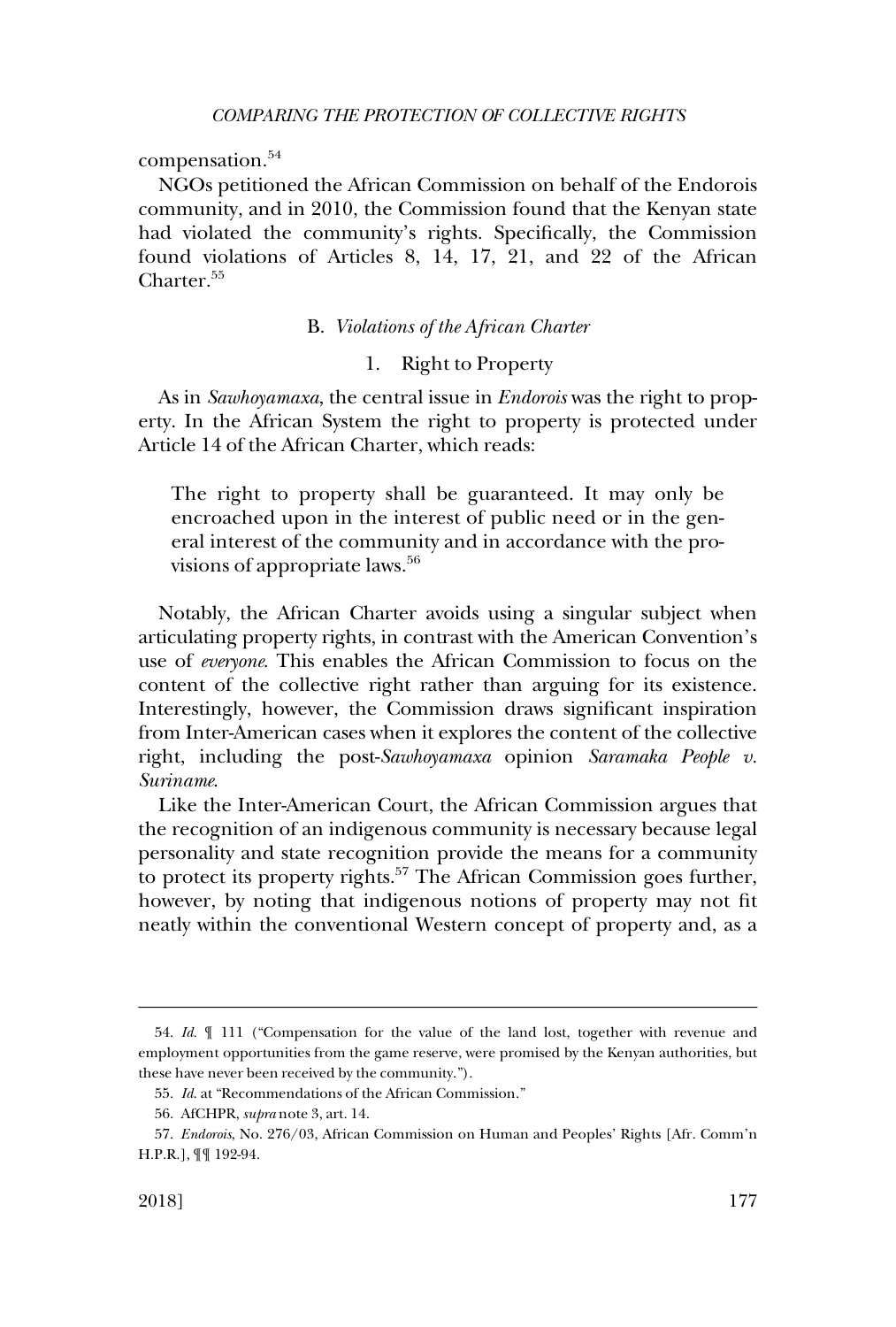<span id="page-15-0"></span>result, may require special protective measures.<sup>58</sup> Among these special measures is adequate security of title to ensure land can be used in accordance with the community's cultural practices. Again, referring to the Inter-American Court, the Commission states: "mere access or *de facto* ownership of land is not compatible with principles of international law. Only *de jure* ownership can guarantee indigenous peoples' effective protection."59 Consequently, the trust land system that Kenya had in place to facilitate use by indigenous communities while retaining legal title failed to provide the community with sufficient security and "proved inadequate to protect their rights."60 In this analysis, the African Commission has elucidated the content of a collective property right, deeming the right violated when a group receives the benefits of the land's resources without also retaining some level of control over the property.

### 2. Free Disposal of Wealth and Natural Resources

Closely linked to collective property rights is Article 21's right of peoples to dispose of their wealth and natural resources as they see fit:

(1) All *peoples* shall freely dispose of their wealth and natural resources. This right shall be exercised in the exclusive interest of the people. In no case shall a *people* be deprived of it. (2) In case of spoliation, the dispossessed *people* shall have the right to the lawful recovery of its property as well as to an adequate compensation.<sup>61</sup>

<sup>58.</sup> *Id*. ¶ 187 ("The African Commission is of the view that the first step in the protection of traditional African communities is the acknowledgment that the rights, interests and benefits of such communities in their traditional lands constitute 'property' under the Charter and that special measures may have to be taken to secure such 'property rights.'").

<sup>59.</sup> *Id*. ¶ 205 (citing Saramaka People v. Suriname, Preliminary Objections, Merits, Reparations and Costs, Judgment, Inter-Am. Ct. H.R. (ser. C) No. 172, ¶ 110 (Nov. 28, 2007)).

<sup>60.</sup> *Id*. ¶ 199.

<sup>61.</sup> AfCHPR, *supra* note 3, art. 21 (emphasis added). The article continues "(3) The free disposal of wealth and natural resources shall be exercised without prejudice to the obligation of promoting international economic cooperation based on mutual respect, equitable exchange and the principles of international law. (4) State Parties to the present Charter shall individually and collectively exercise the right to free disposal of their wealth and natural resources with a view to strengthening African Unity and solidarity. (5) State Parties to the present Charter shall undertake to eliminate all forms of foreign exploitation particularly that practised by international monopolies so as to enable their peoples to fully benefit from the advantages derived from their national resources."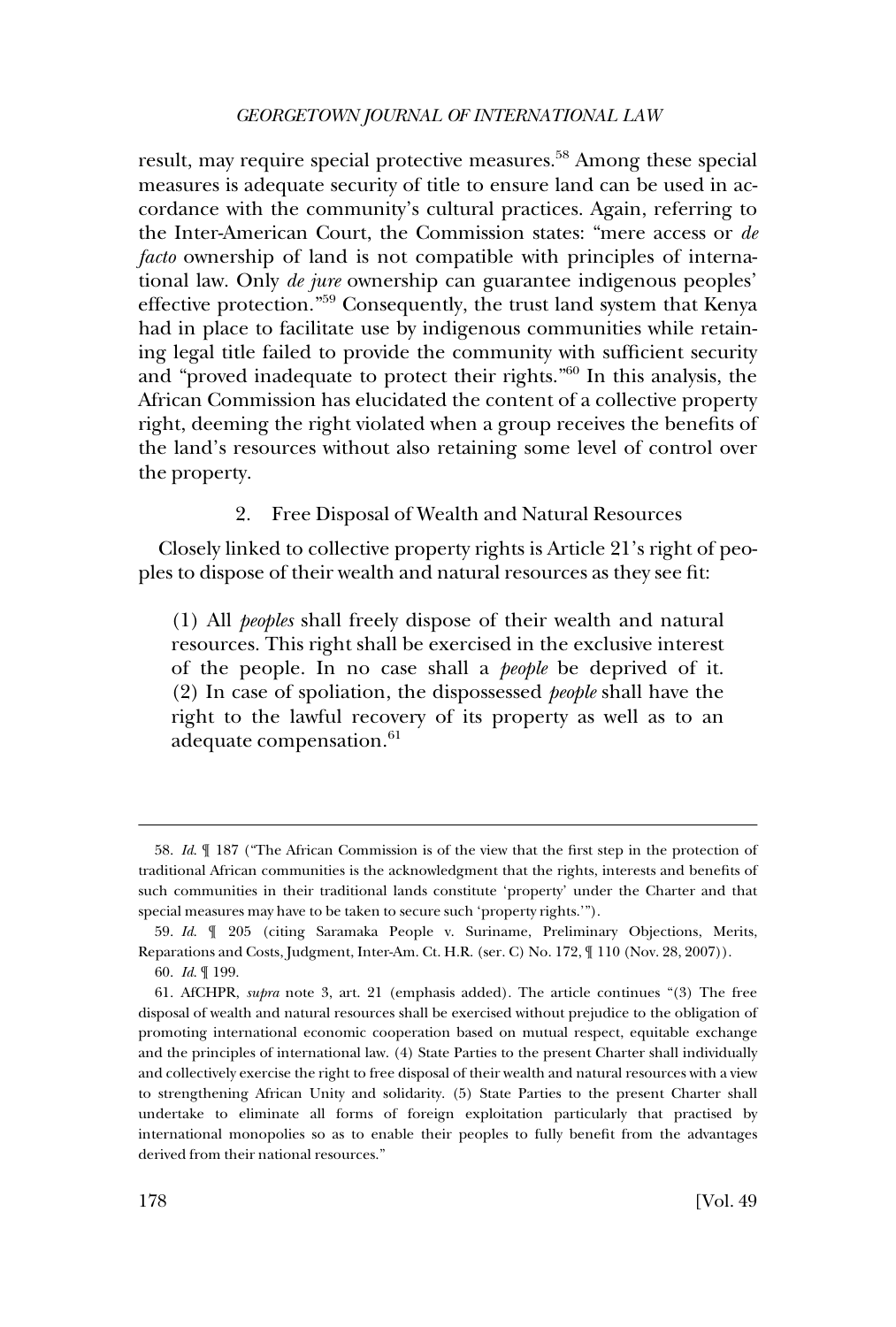Use of the plural subject indicates the applicability of this Article to communities like the Endorois. The Commission explicitly connects Article 21 to Article 14 in order to analyze whether the spoliation caused by ruby mining fell within the public interest carve-out of Article 14.62 The Commission was not distracted by whether such a right exists. Instead, it was able to focus on the scope of the right and how to analyze the wealth generated by ruby mining, which is not part of the Endorois's traditional culture.63 In keeping with the Commission's previous decision in the *Ogoni* case, it finds that "the right to natural resources contained within their traditional lands vested in the indigenous people," who therefore can claim protection under Article 21.<sup>64</sup> The Commission then continues by asking whether the exception found in Article 14 would mitigate the Endorois claim under Article 21.65 The Commission lays out a two-prong test permitting the spoliation or dispossession of property if it is in the public interest and in accordance with law<sup>66</sup>—a test the Kenyan government failed to meet.<sup>67</sup> The Commission again took the opportunity to clarify the content of the collective right. Moreover, it did so with a test that is reminiscent of the European Court of Human Rights's decision in *Handyside v. United Kingdom*, which requires a state's restriction on free speech to be "proscribed by law" and "necessary in a democratic society."68 Yet again, the Commission builds its own jurisprudence, this time in the area of exception to state responsibility, through judicial dialogue with other systems.

<sup>62.</sup> *Endorois*, No. 276/03, African Commission on Human and Peoples' Rights [Afr. Comm'n H.P.R.], ¶ 267.

<sup>63.</sup> *Id*. ("The African Commission is aware that the Endorois do not have an attachment to ruby.").

<sup>64.</sup> *Id*. (citing Soc. & Econ. Rights Action Ctr. (SERAC) v. Nigeria, No. 155/96, African Commission on Human and Peoples' Rights [Afr. Comm'n H.P.R.], ¶¶ 56-58 (Oct. 27, 2001)) ("This decision made clear that a people inhabiting a specific region within a state can claim the protection of Article 21.").

<sup>65.</sup> *Id*.

<sup>66.</sup> *Id*. ("Article 14 of the African Charter indicates that the two-pronged test of 'in the interest of public need or in the general interest of the community' and 'in accordance with appropriate laws' should be satisfied.").

<sup>67.</sup> *Id*. ¶ 268 ("As far as the African Commission is aware, that [referring to the state's duty to evaluate whether a restriction on private property is necessary under Article 14] has not been done by the Respondent State.").

<sup>68.</sup> *See* Handyside v. United Kingdom, 24 Eur. Ct. H.R. (ser. A.), P 16 (1976).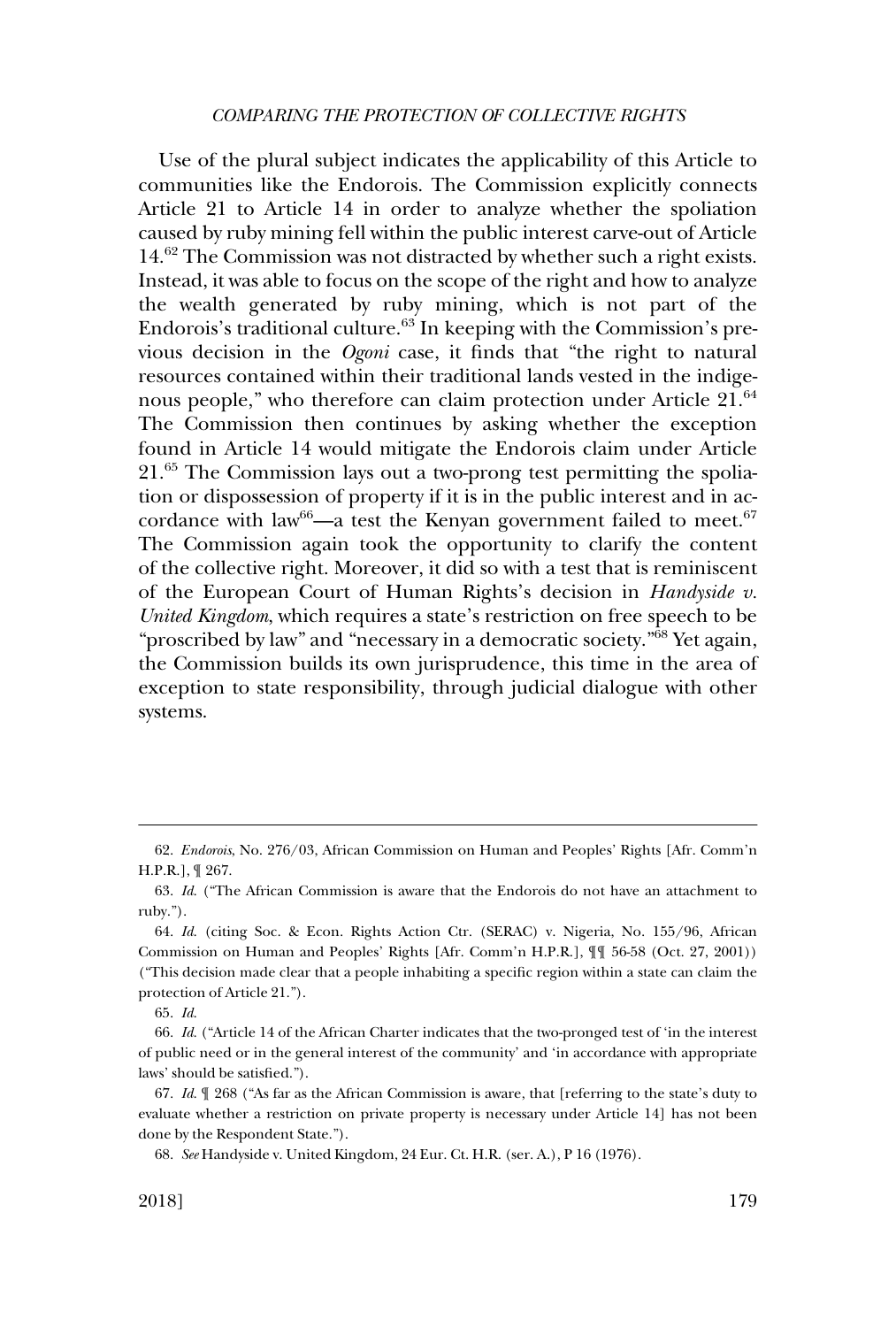### 3. Right to Development

<span id="page-17-0"></span>The Commission also found violation of the Endorois' right to development, which it casts as a collective right similar to the use and disposal of wealth and natural resources. The right to development articulated in Article 22 of the Charter is cast as a collective right of peoples:

All *peoples* shall have the right to their economic, social and cultural development with due regard to their freedom and identity and in the equal enjoyment of the common heritage of mankind.<sup>69</sup>

The Commission indicates that the right to development is both constitutive, in the sense that it is a right in itself, as well as an instrumental right, or one which is intended to ensure an outcome.<sup>70</sup> As such, the Commission describes the right's fulfillment as requiring "five main criteria: it must be equitable, non-discriminatory, participatory, accountable, and transparent, with equity and choice as important, overarching themes."71 The very notion of economic, social, and cultural development entails the existence of a community with a collective interest and the participation of individual members in that community. It is insufficient for a state to merely provide the benefits of development efforts to a community; it must also involve the community in determining which benefits are to be sought and how.<sup>72</sup> The Commission cites a United Nations Independent Expert when it declares consultation a necessary aspect of Article  $22^{73}$  "Development is . . . about providing people with the ability to choose where to live. . . . Freedom of choice must be present as a part of the right to development."<sup>74</sup> Because the Kenyan state did not consult adequately with the Endorois community, it violated Article 22 of the African Charter.

<sup>69.</sup> AfCHPR, *supra* note 3, art. 22 (emphasis added). The article continues, "States shall have the duty, individually or collectively, to ensure the exercise of the right to development." *Id*.

<sup>70.</sup> *Endorois*, No. 276/03, African Commission on Human and Peoples' Rights [Afr. Comm'n H.P.R.], ¶ 277.

<sup>71.</sup> *Id*.

<sup>72.</sup> *Id*. ¶ 278.

<sup>73.</sup> *Id*. (citing Arjun Sengupta, *The Right to Development as a Human Right*, 36 ECON. & POL. WEEKLY 2527, 2533 (2001)).

<sup>74.</sup> *Id*.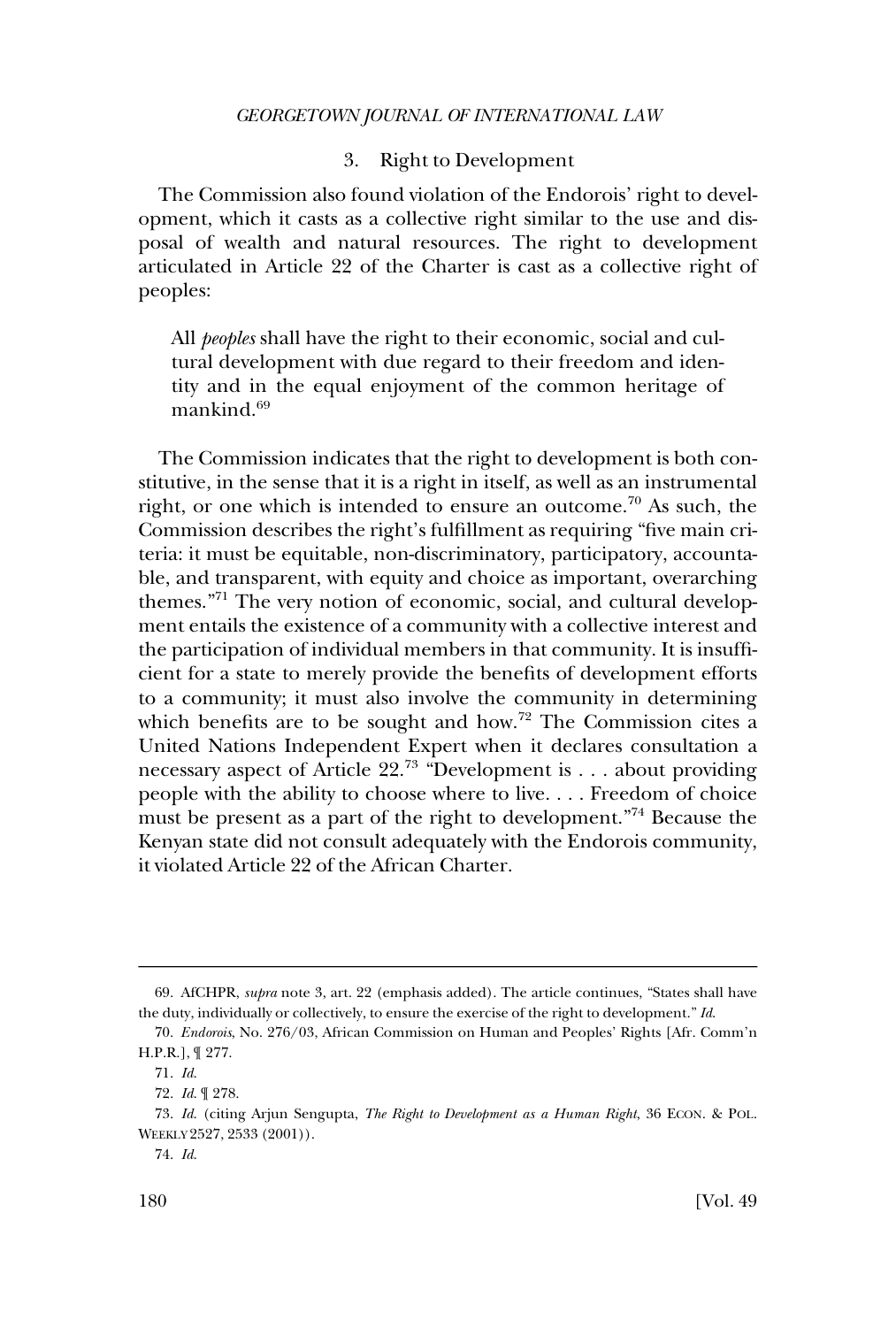# 4. Additional Violations

<span id="page-18-0"></span>The Commission also found violations of the Charter's protections for the freedom of conscience and right to participate in cultural life— Articles 8 and 17, respectively.<sup>75</sup> Both violations grew out of the Kenyan state's restricting the Endorois's ability to freely use and enjoy their land. The Endorois's traditional religious practices require access to ancestral lands and Lake Bogoria in particular.76 Because they were unable to access these lands, the Kenyan state had effectively violated their rights under Articles 8 and 17.

The language of these Articles indicates the recognition of both collective and individual rights: "Freedom of conscience . . . shall be guaranteed . . . . *No one* may . . . be submitted to measures restricting the exercise of these freedoms"77 (emphasis added); "[e]very *individual*  may freely take part in the cultural life of *his* community."78 The use of singular subjects would suggest that these are individual rights, yet exercising rights to religion and community necessarily impute an associated collective right. This is not, as the Inter-American Court reasoned, because the individuals must be permitted to exercise rights in accordance with their customs, but rather because the rights, particularly the right to community, become meaningless if they do not incorporate a collective right; an individual right to participate in a community makes no sense if there are not associated rights belonging to the community. This inherent interdependent relationship between the individual and the collective is foundational to a convention such as the African Charter that purports to protect both individual human rights and the rights of peoples. Consequently, the Commission's discussion of

<sup>75.</sup> AfCHPR, *supra* note 3, arts. 8, 17 (Article 8 reads: "Freedom of conscience, the profession and free practice of religion shall be guaranteed. No one may, subject to law and order, be submitted to measures restricting the exercise of these freedoms." Art 17 reads: "(1) Every individual shall have the right to education. (2) Every individual may freely take part in the cultural life of his community. (3) The promotion and protection of morals and traditional values recognized by the community shall be the duty of the State.").

<sup>76.</sup> *Endorois*, No. 276/03, African Commission on Human and Peoples' Rights [Afr. Comm'n H.P.R.], ¶ 166 ("The Endorois' cultural and religious practices are centred around Lake Bogoria and are of prime significance to all Endorois [sic]. During oral testimony, and indeed in the Complainants' written submission, this Commission's attention was drawn to the fact that religious sites are situated around Lake Bogoria, where the Endorois pray and where religious ceremonies regularly take place. It takes into cognisance that Endorois' ancestors are buried near the lake, and has already above, Lake Bogoria is considered the spiritual home of all Endorois, living and dead.").

<sup>77.</sup> AfCHPR, *supra* note 3, art. 8 (emphasis added).

<sup>78.</sup> *Id*. art. 17.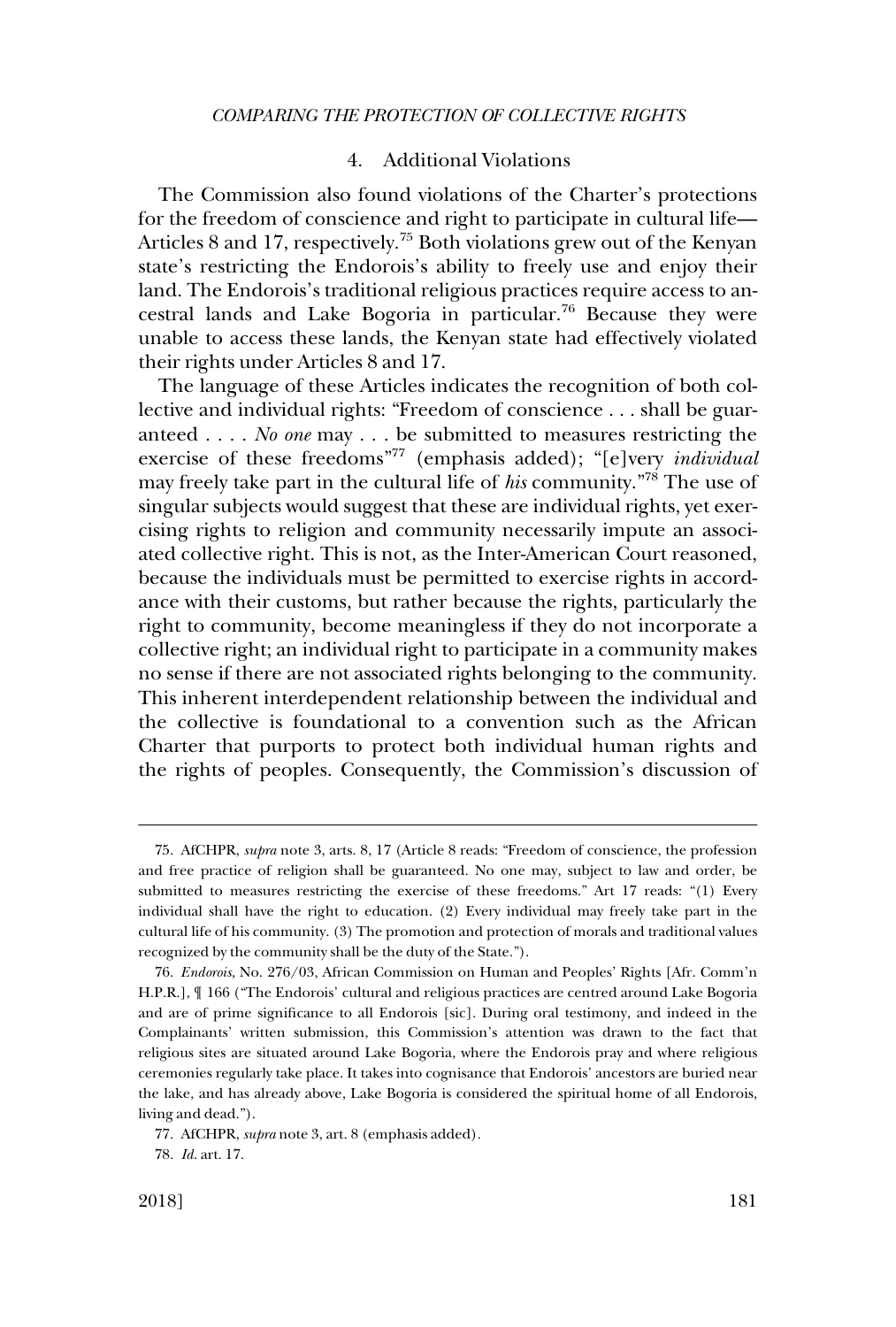<span id="page-19-0"></span>Articles 8 and 17 refers to the rights of the Endorois collectively, rather than its individual members.<sup>79</sup>

### C. *Recommendations of the Commission*

Two characteristics of the African Commission's decision become prominent when read alongside the Inter-American Court's *Sawhoyamaxa* opinion. First, and perhaps most striking, is the breadth of sources upon which the Commission relies, incorporating its own jurisprudence alongside that of the Inter-American system and other human rights mechanisms. A review of the citations within the paragraphs on the merits in *Endorois* reveals twenty-nine references to cases or other sources within the African system, as well as thirty from the Inter-American system, five from the European system, and thirty-five from international bodies including the UN and  $ILO$ <sup>80</sup> Contrast this with the single citation in *Sawhoyamaxa* to a source from outside the Inter-American system.81

Second, the depth of analysis provided by the *Endorois* opinion is striking. In addition to questions about the nature of a collective property right and the components of adequate consultation in development, the Commission provides a thorough discussion of the criteria for identifying a community capable of possessing collective rights. Recognizing that "'peoples' and 'indigenous' are contested terms"<sup>82</sup> and intentionally left undefined in the Charter,<sup>83</sup> the Commission applies the four criteria identified by its Working Group of Experts on Indigenous Populations/Communities: "the occupation and use of a specific territory; the voluntary perpetuation of cultural distinctiveness; self-identification as a distinct collectivity, as well as recognition by other groups; [and] experience of subjugation, marginalization, dispossession, exclusion, or discrimination."84 Applying these guidelines to the Endorois community, the Commission is able to determine that they are the sort of group capable of possessing a collective right.

<sup>79.</sup> *Endorois*, No. 276/03, African Commission on Human and Peoples' Rights [Afr. Comm'n H.P.R.], ¶¶ 173, 251.

<sup>80.</sup> *Id*. ¶¶ 144-298.

<sup>81.</sup> *See supra* note 38 (the one external source was an ILO treaty that had been incorporated in Paraguayan law).

<sup>82.</sup> *Endorois*, No. 276/03, African Commission on Human and Peoples' Rights [Afr. Comm'n H.P.R.], ¶ 147.

<sup>83.</sup> *Id*.

<sup>84.</sup> *Id*. ¶ 150.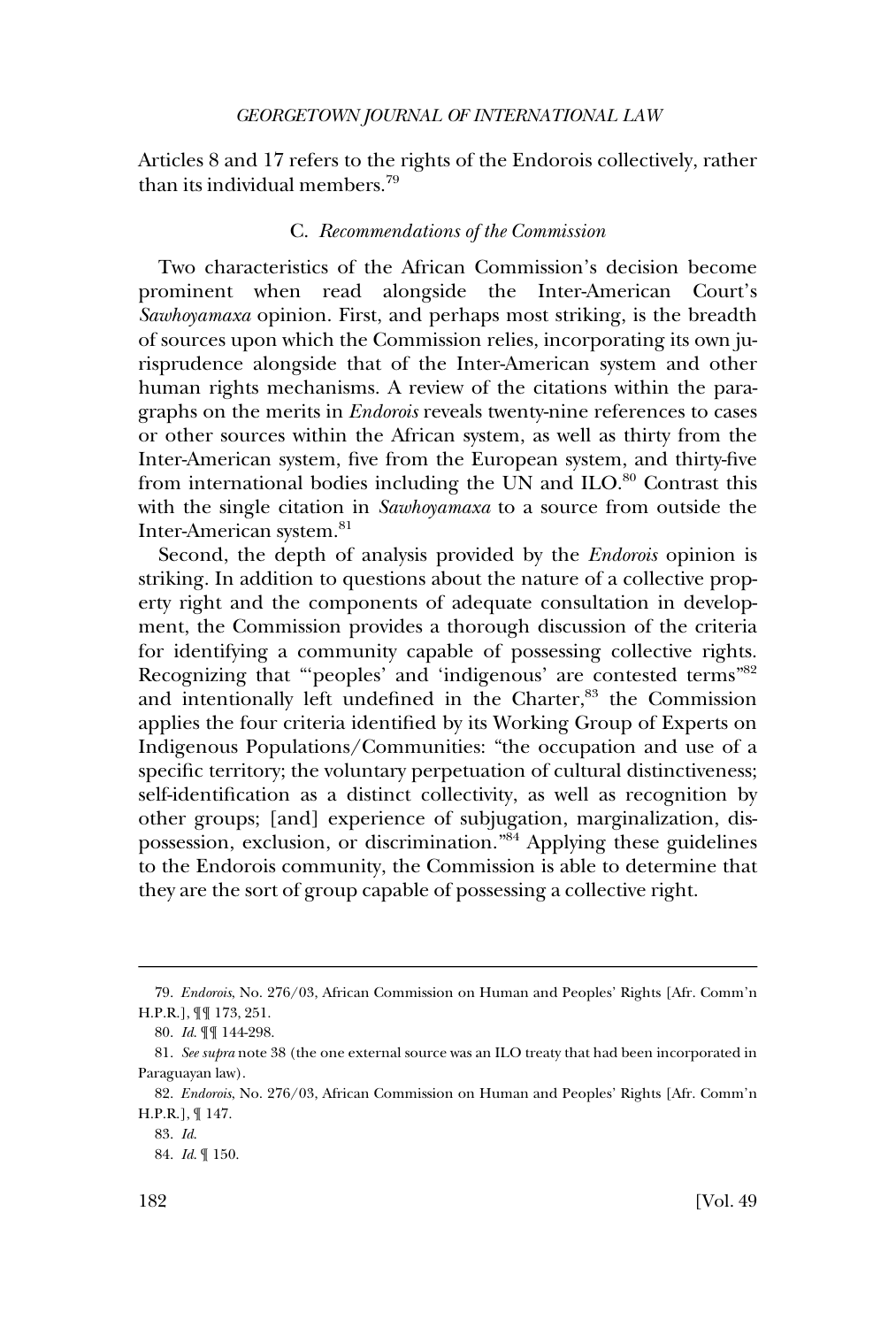<span id="page-20-0"></span>Undoubtedly, the depth of this analysis was possible in part because of the specific facts of the case and the incorporation of external jurisprudence, but it likely also resulted from the fact that the members of the Commission were not distracted by the question of whether such collective rights exist in the first place. This latter influence is almost certainly attributable to the explicit inclusion of "peoples' rights" in the African Charter.85

### IV. COMPARATIVE ANALYSIS

There are many elements upon which to contrast the *Sawhoyamaxa*  and *Endorois* decisions. One of the more notable distinctions is the depth of analysis the African Commission provides when considering both preliminary and substantive issues. As examples of this, one can examine the Inter-American Court's and the African Commission's approaches to two questions: 1) how does one identify a group capable of possessing a collective right and 2) how does the indivisible nature of rights appear within the context of collective rights? Ultimately, the differences between the Inter-American Court's and African Commission's approaches are the result of structural differences in their foundational documents. In light of these differences, the African Commission is better poised to analyze collective rights and develop a jurisprudence for emerging norms generally.

# A. *Identifying Groups*

The *Sawhoyamaxa* and *Endorois* cases demonstrate the initial challenge of identifying a group that is capable of claiming collective rights. Although a preliminary matter within the context of a dispute, it is a crucial step. Only once a group, whether it be an indigenous community, labor union, corporation, or other collective, has been identified can that group be afforded the legal personality prerequisite to having its rights adjudicated.

The African Commission was able to articulate specific criteria for its decision to treat the Endorois as a collective unit.<sup>86</sup> The Inter-American Court did not take up this specific question. Rather it focused on the

<sup>85.</sup> The Commission does not defend or explain its recognition of collective rights, nor need it do so. The existence of collective rights is explicit in the Charter's name; to provide an argument for their existence would undermine the entirety of the African system, just as it would for any other human rights system to take up the question of whether human rights is a meaningful concept.

<sup>86.</sup> *Endorois*, No. 276/03, African Commission on Human and Peoples' Rights [Afr. Comm'n H.P.R.], ¶ 150. *See supra* text accompanying notes 82-85.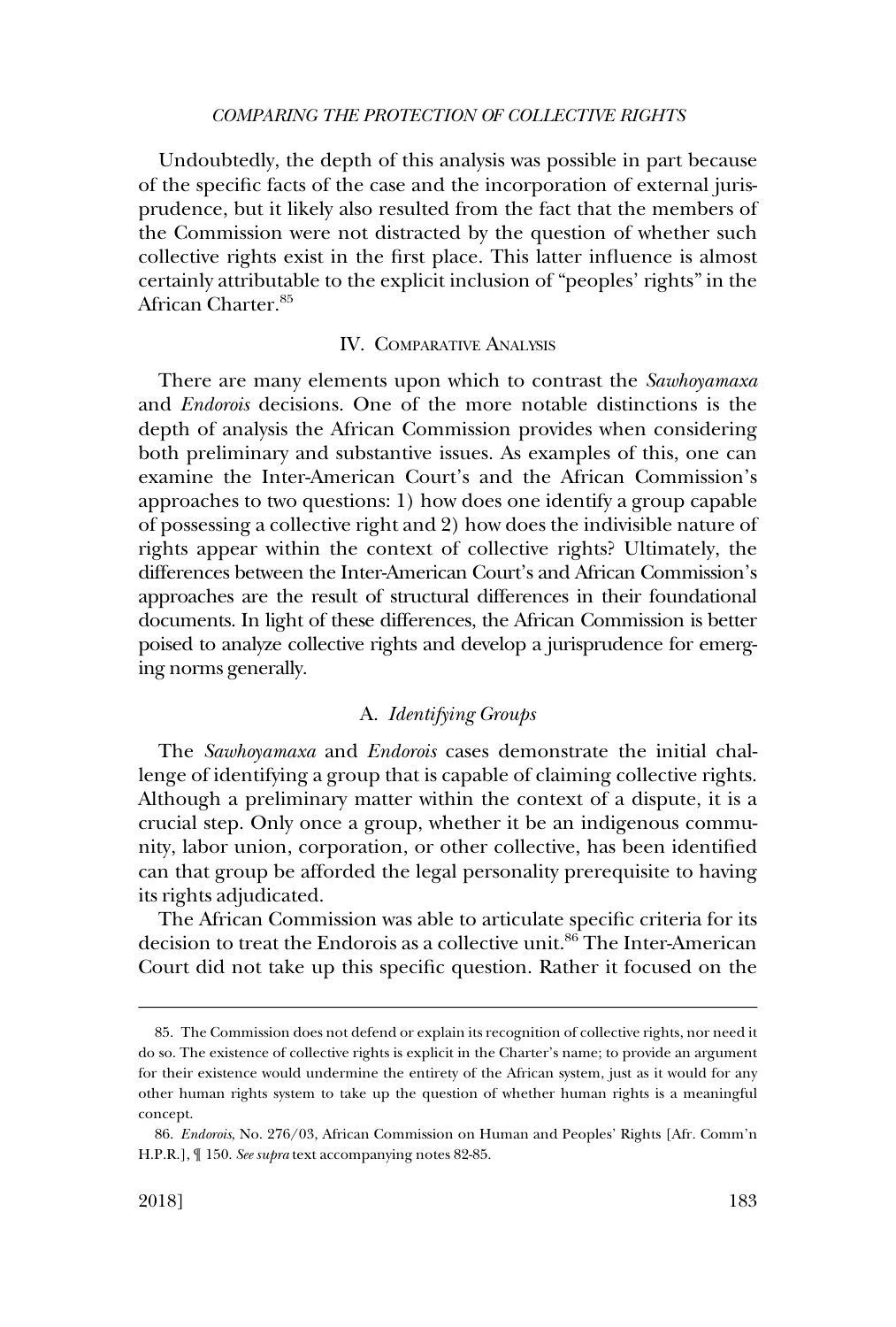<span id="page-21-0"></span>state's untimely delay in recognizing the Sawhoyamaxa's legal personality.87 This may simply be an instance of applying judicial economy or prudence to avoid an unnecessary issue when the Paraguayan state did not dispute that the Sawhoyamaxa constituted an indigenous community.88 Regardless of the motivations of the African Commission and Inter-American Court in addressing this issue, the former now has a more developed jurisprudence on the essential issue because of its decision to take it up.

# B. *A Suite of Rights and the Property Hook*

These two cases demonstrate the indivisible and interdependent nature of human rights. Issues of land and property ultimately influence the ability of indigenous communities to exercise associated rights to life, religion, culture, education, and non-discrimination. As a result, the cases point to a suite of rights that cluster around the access of indigenous communities to traditional land. The Inter-American Court relied upon this interdependence to recognize collective rights, while the African Commission was able to disaggregate the distinct rights from one another while remaining cognizant of their interdependent nature.

The Inter-American Court rationalized its recognition of collective rights using the specific individual right to property.<sup>89</sup> Because of the unique nature of property within the cosmology of the Sawhoyamaxa, the Court could frame multiple issues as violations of a collective right, even if it chose not to treat all violations as such. <sup>90</sup> The Inter-American Court is positioned to grow this suite of rights so long as there remains

<sup>87.</sup> Sawhoyamaxa Indigenous Cmty. v. Paraguay, Merits, Reparations and Costs, Judgment, Inter-Am. Ct. H.R. (ser. C) No. 146, ¶ 112 (Mar. 29, 2006) ("The Court considers that the land claim legal proceedings instituted by the members of the Sawhoyamaxa Community did not observe the reasonable time principle and proved to be completely ineffective, all of which is in violation of Articles 8 and 25 of the American Convention, in the light of Articles 1(1) and 2 thereof.").

<sup>88.</sup> *Id*. ¶ 76.

<sup>89.</sup> See discussion *supra* sections II.B.1 and II.C examining the Court's reasoning that found the right to collective property based on the individual right to use and enjoy property in accordance with that individual's customs.

<sup>90.</sup> DWIGHT NEWMAN, COMMUNITY AND COLLECTIVE RIGHTS 79 (2011) (citing Mayagna (Sumo) Awas Tingni Cmty. v. Nicaragua, Merits, Reparations and Costs, Judgment, Inter-Am. Ct. H.R. (ser. C) No. 79 (Aug. 31, 2001), a case also cited by both *Sawhoyamaxa* and *Endorois*) ("Where there is a different cultural relation to property, and a community relationship to at least certain land is part of a fundamental cultural framework, there has been a readiness [of the Inter-American Court] to recognizes that a collective right to that land is necessary to the fulfillment of individual interests protected by the right to property.").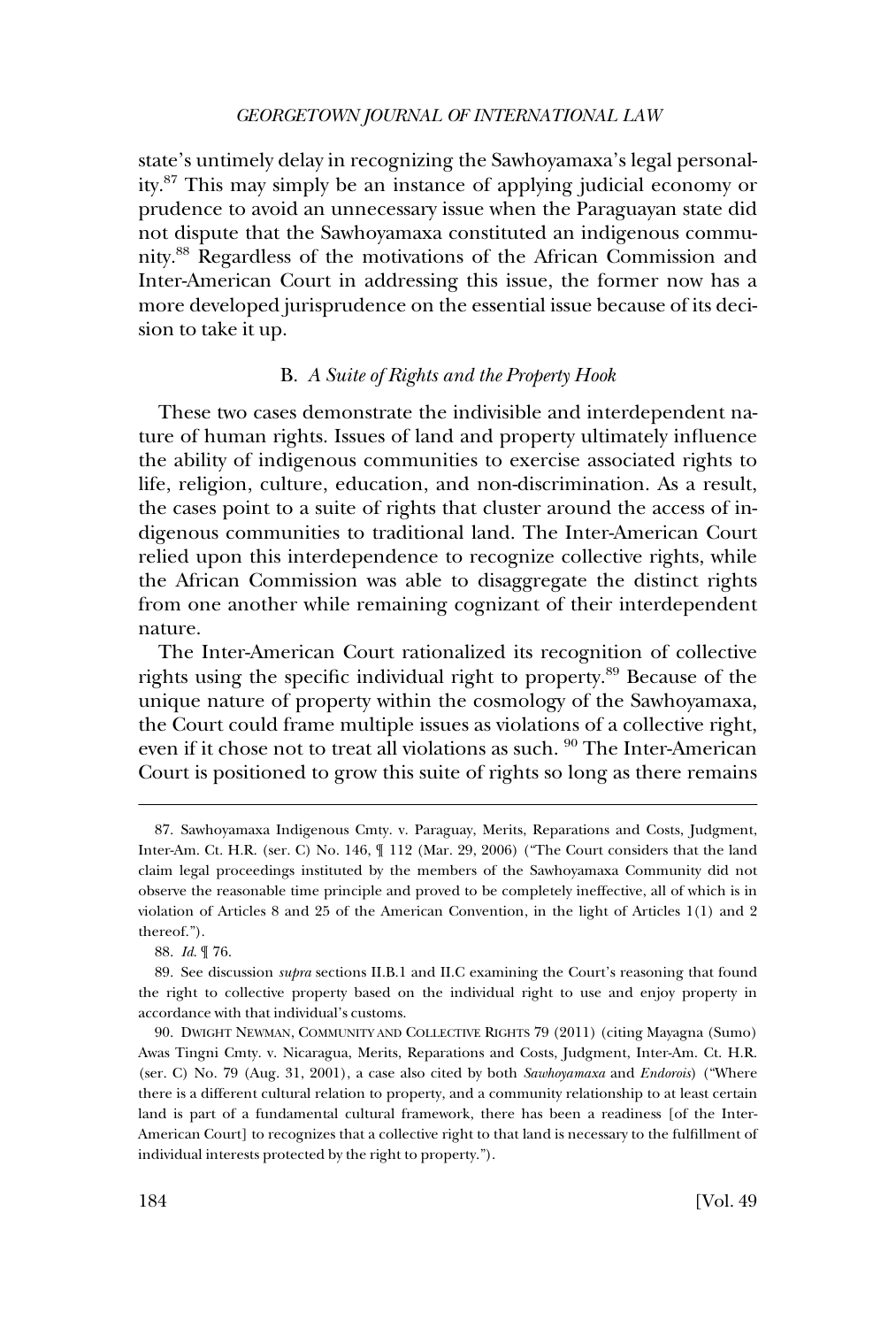<span id="page-22-0"></span>a property hook. The open question is whether the Inter-American system could accommodate a collective rights claim that did not have a property dispute at its core (or even its periphery). If the answer is no, then collective rights appear to be simply a subset of property rights within the Inter-American system. Yet, such a conclusion is unsettling. It neither comports with the specific cosmology of the Sawhoyamaxa people and other indigenous groups, nor aligns generally with the human rights project's tendency to prioritize human dignity over property.

In contrast, the African Commission is capable of recognizing the same suite of rights without requiring a property hook. For example, in the African Commission's discussion of the right to development in *Endorois*, it focuses on the need for meaningful consultation as well as the opportunity to benefit from development efforts. Although the specific context of this case involved land use, the Commission's analysis emphasized equity and choice as hallmarks of the Charter's right to development.<sup>91</sup> This analysis does not seem to require a property hook and comports with a notion of development that extends beyond economic considerations to include the social and cultural as well.

# C. *The African Advantage*

The greater capacity of the African Commission to analyze indigenous land claims, as demonstrated in the *Endorois* case, results, at least in part, from the tools it has at its disposal. Among these are the Charter's 1) explicit recognition of collective rights and 2) incorporation of extra-regional sources of international law. Combined, these elements provide the African system with a structural advantage in the analysis of collective rights.

Recognition of the concept of collective rights in the African system is made explicit in the title of its core document: *The African Charter on Human and Peoples' Rights*. In addition, the Charter's language indicates the collective nature of certain rights. For example, Article 20 begins: "All peoples shall have the right to existence."92 In contrast, Article 6

<sup>91.</sup> Ctr. for Minority Rights Dev. (Kenya) & Minority Rights Grps. (on behalf of Endorois Welfare Council) v. Kenya, No. 276/03, African Commission on Human and Peoples' Rights [Afr. Comm'n H.P.R.], ¶ 277 (Feb. 4, 2010). *See supra* text accompanying notes 69-74.

<sup>92.</sup> AfCHPR, *supra* note 3, art. 20. Article 20 continues: "They shall have the unquestionable and inalienable right to self-determination. They shall freely determine their political status and shall pursue their economic and social development according to the policy they have freely chosen. (2) Colonized or oppressed peoples shall have the right to free themselves from the bonds of domination by resorting to any means recognized by the international community.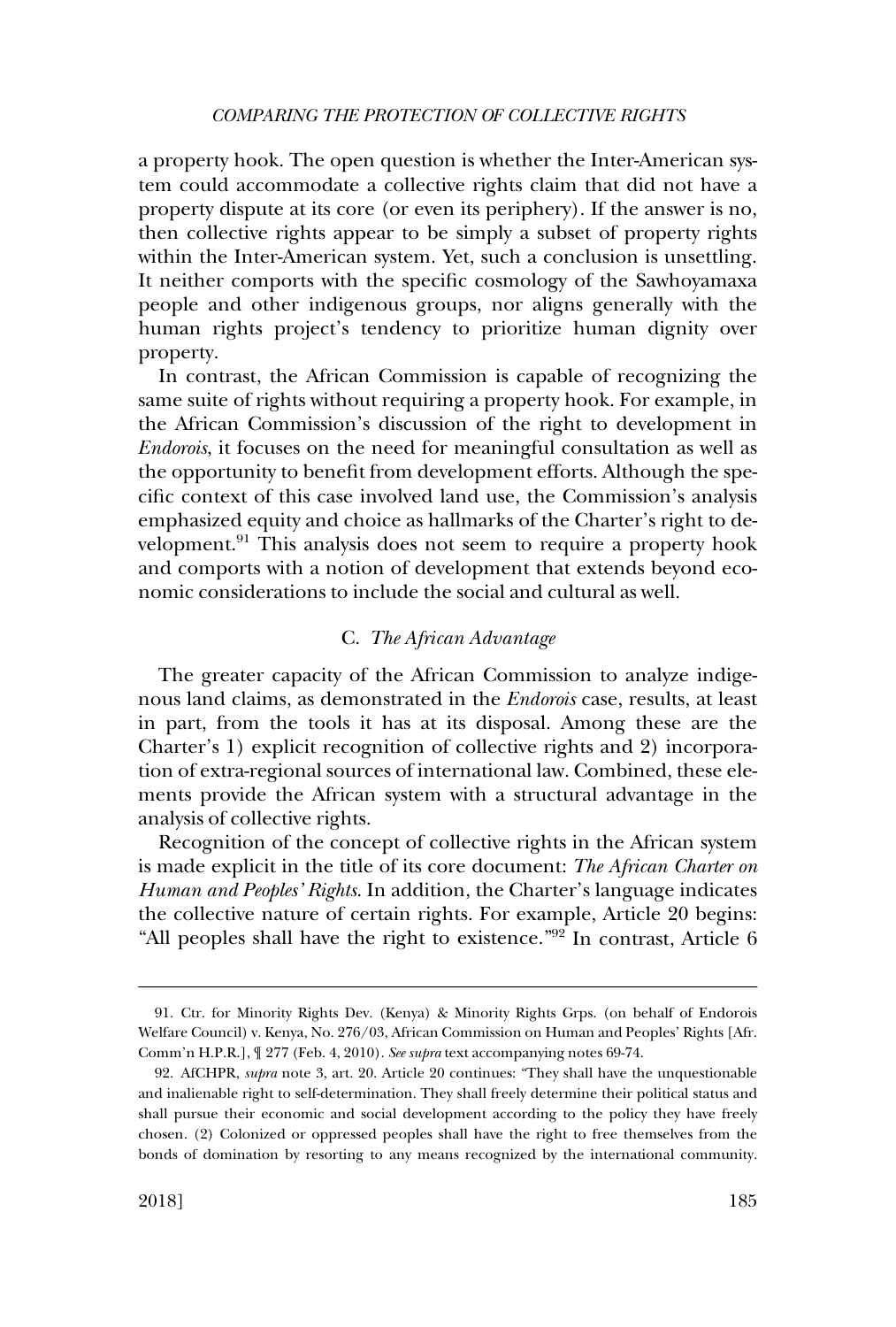states: "Every individual shall have the right to liberty and to the security of his person."<sup>93</sup> In the latter article, the Charter's language indicates that the right belongs to an individual, whereas, in the former, the language suggests that the right is that of a group. Other articles are less precise in their language. Article 14 reads: "The right to property shall be guaranteed,"94 which enables the Commission to apply the right to both individuals and groups. The cataloging of rights in this way—as individual, collective, or mixed—is an advantage of the African system. It increases judicial economy because the Commission can proceed to analyzing the substance of these rights. In addition, it negates the necessity of finding a property hook like that used by the Inter-American Court. For example, Article 20's protection of a people's right to exist<sup>95</sup> remains effective even for a nomadic community that may not have ties to a particular piece of traditional property. It is unclear whether the Inter-American system could protect the rights of such a group, even the suite of rights identified in *Sawhoyamaxa*, if it did not first identify a property right.

But the advantages of the African system extend beyond the judicial economy of explicitly recognizing collective rights. Articles 60 and 61 of the Charter invite the Commission to "draw inspiration from international law on human and peoples' rights"96 and "also take into consideration, as subsidiary measures to determine the principles of law, other general or special international conventions."97 This language not only permits, but also encourages the Commission to draw inspiration from

<sup>(3)</sup> All peoples shall have the right to the assistance of the State Parties to the present Charter in their liberation struggle against foreign domination, be it political, economic or cultural."

<sup>93.</sup> *Id*. art. 6. Article 6 continues: "No one may be deprived of his freedom except for reasons and conditions previously laid down by law. In particular, no one may be arbitrarily arrested or detained."

<sup>94.</sup> *Id*. art. 14.

<sup>95.</sup> *See supra* text accompanying note 92.

<sup>96.</sup> AfCHPR, *supra* note 3, art. 60 ("The Commission shall draw inspiration from international law on human and peoples' rights, particularly from the provisions of various African instruments on Human and Peoples' Rights, the Charter of the United Nations, the Charter of the Organization of African Unity, the Universal Declaration of Human Rights, other instruments adopted by the United Nations and by African countries in the field of Human and Peoples' Rights, as well as from the provisions of various instruments adopted within the Specialized Agencies of the United Nations of which the Parties to the present Charter are members.").

<sup>97.</sup> *Id*. art. 61 ("The Commission shall also take into consideration, as subsidiary measures to determine the principles of law, other general or special international conventions, laying down rules expressly recognized by Member States of the Organization of African Unity, African practices consistent with international norms on Human and Peoples' Rights, customs generally accepted as law, general principles of law recognized by African States as well as legal precedents and doctrine.").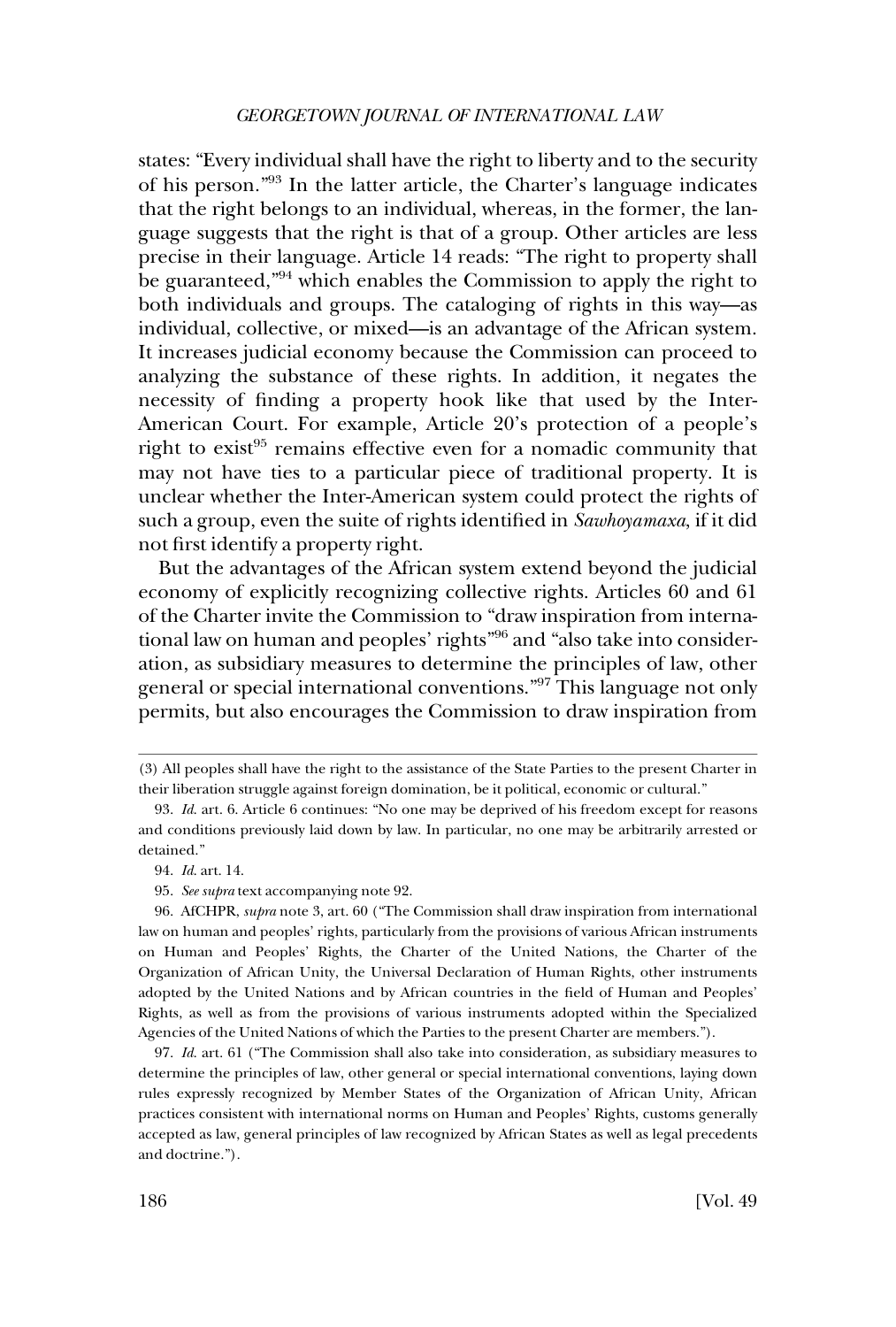external sources of law in order to analyze the Charter's provisions and develop a robust African jurisprudence. It places the Commission on the shoulders of giants and enables it to see farther. As a result of this structural advantage, *Endorois* was able to draw from the case law of the European and Inter-American systems, including *Sawhoyamaxa*. 98 The decision therefore accelerated the development of collective rights protection in the African system. Ultimately, the incorporation of extra-regional sources of law creates the potential for the Commission to leapfrog the jurisprudence of other systems. Other human rights systems engage in similar judicial dialogue. However, as demonstrated by *Sawhoyamaxa* and *Endorois*, the African system is unique in the robustness of the incorporation. Furthermore, the African Commission is not limited to judicial dialogue around the issue of collective rights and may engage with external sources of law as it develops jurisprudence in other areas as well. Both the potency and scope of the dialogue it encourages are notable.

Whether the African Court will prove as capable as the Commission in its handling of collective rights cases remains an open question. As a nascent institution, the Court has had only one opportunity to explore the issue of indigenous land rights. However, when faced with that opportunity in a recent case involving the Ogiek community in Kenya, the African Court's reasoning closely mirrored that of the Commission.<sup>99</sup> *African Commission v. Republic of Kenya* (hereinafter *Ogiek*) involved the displacement of the Ogiek people from their traditional lands in the Mau forest based on the ostensible need for environmental preservation.100 In *Ogiek*, the African Court was explicit about its reliance on external sources, citing Articles 60 and 61 of the Charter and drawing from the African Commission's Working Group on Indigenous Populations, as well as the United Nations Special Rapporteur on Minorities in order to articulate factors for identification of an indigenous group.<sup>101</sup> Similarly, the Court relied upon the United Nations

<sup>98.</sup> Ctr. for Minority Rights Dev. (Kenya) & Minority Rights Grps. (on behalf of Endorois Welfare Council) v. Kenya, No. 276/03, African Commission on Human and Peoples' Rights [Afr. Comm'n H.P.R.], ¶¶ 197, 235 n.130, 260, 265 n.148 (Feb. 4, 2010).

<sup>99.</sup> Comm'n on Human & Peoples' Rights v. Republic of Kenya, No. 006/2012, Judgment, African Court on Human and Peoples' Rights [Afr. Ct. H.P.R.] (May 26, 2017), [http://www.](http://www.african-court.org/en/images/Cases/Judgment/Application%20006-2012%20-%20African%20Commission%20on%20Human%20and%20Peoples%E2%80%99%20Rights%20v.%20the%20Republic%20of%20Kenya..pdf)  [african-court.org/en/images/Cases/Judgment/Application%20006-2012%20-%20African%](http://www.african-court.org/en/images/Cases/Judgment/Application%20006-2012%20-%20African%20Commission%20on%20Human%20and%20Peoples%E2%80%99%20Rights%20v.%20the%20Republic%20of%20Kenya..pdf)  20Commission%20on%20Human%20and%20Peoples%E2%80%99%20Rights%20v.%20the [%20Republic%20of%20Kenya..pdf.](http://www.african-court.org/en/images/Cases/Judgment/Application%20006-2012%20-%20African%20Commission%20on%20Human%20and%20Peoples%E2%80%99%20Rights%20v.%20the%20Republic%20of%20Kenya..pdf)

<sup>100.</sup> *Id*. ¶¶ 6-8.

<sup>101.</sup> *Id*. ¶¶ 105-08 (articulating four primary factors: "priority in time, . . . voluntary perpetuation of cultural distinctiveness, . . . self-identification, . . . and an experience of subjugation. . . . These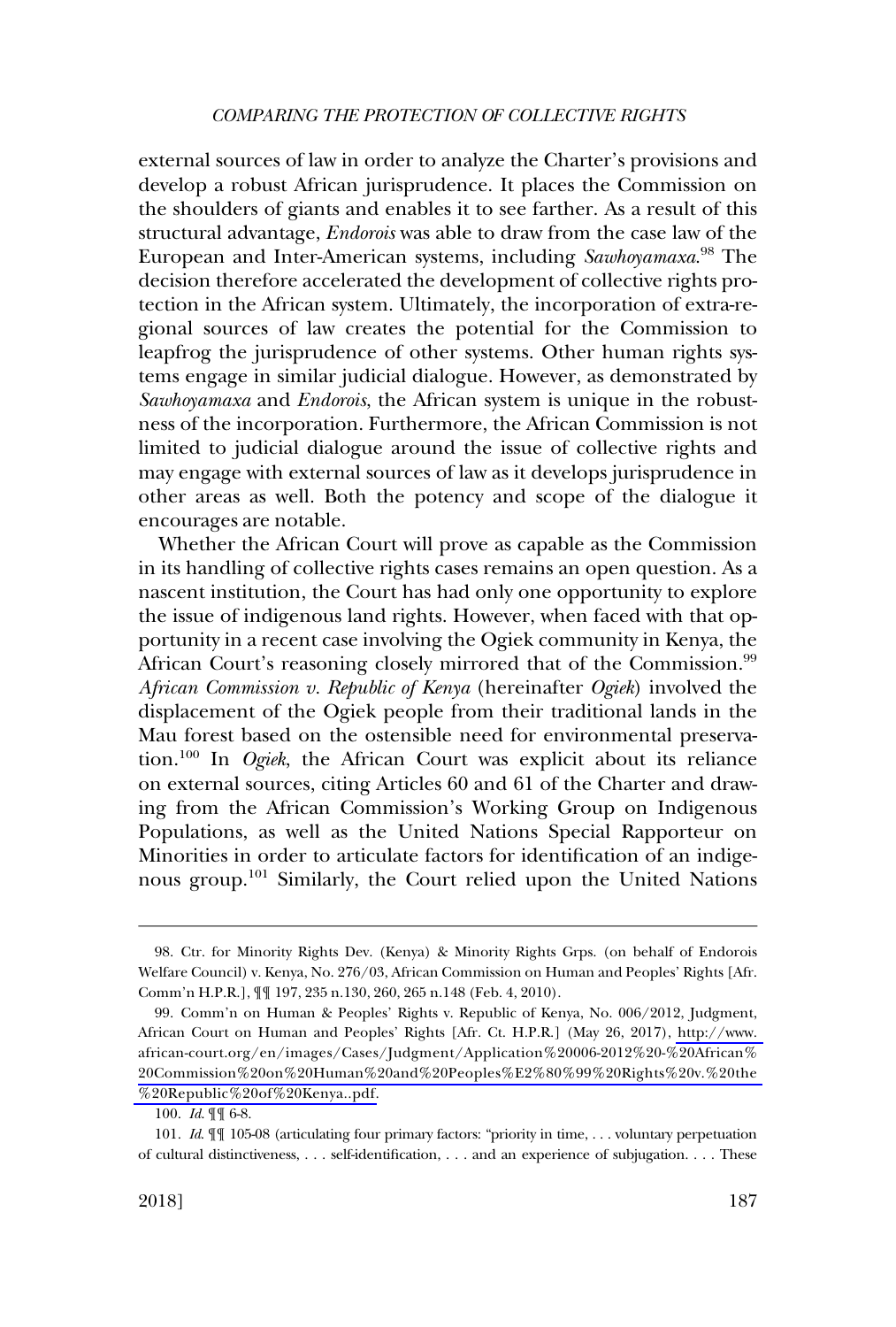General Assembly Declaration on the Rights of Indigenous People,<sup>102</sup> as well as decisions from the Inter-American system, when identifying the suite of rights to which an indigenous group is entitled and finding violations of Articles 1 (state obligations), 2 (non-discrimination), 8 (free practice of religion), 14 (property), 17(cultural life), 21 (use of wealth and natural resources), and 22 (economic, social, and cultural development) of the African Charter.<sup>103</sup>

Additionally, cases concerning other rights have indicated the African Court's intention to exploit the same structural advantages as the Commission. In its first decision, *Tanganyika Law Society v.*  Tanzania,<sup>104</sup> the Court examined the prohibition against independent candidates for political office in Tanzania. The Court characterizes the right to political participation in Article 13 as an individual right that is "not meant to be enjoyed only in association with some other individuals or group of individuals such as political parties."105 This distinction suggests a tacit recognition of the Charter's protection of individual, as well as collective, rights. Moreover, the Court eagerly incorporates extra-regional sources of law into its jurisprudence, directly referring to Article 60 of the Charter in doing so.<sup>106</sup> It goes on to declare that limitations placed on political participation by the state "ought to be in consonance with international standards."107 In the Court's analysis of preliminary matters as well as the merits of the case, the *Tanganyika*  opinion relies heavily on the jurisprudence of the African Commission as well as both the European and Inter-American Courts.108 The Court has signaled that the Charter's structural advantages will continue to be exploited for the development of the regional jurisprudence.

105. *Id*. ¶ 98.

criteria generally reflect the current normative standards to identify indigenous populations in international law.").

<sup>102.</sup> *Id*. ¶ 126.

<sup>103.</sup> *Id*. ¶ 227; *see* AfCHPR, *supra* note 3, arts. 1, 2, 8, 14, 17, 21, 22.

<sup>104.</sup> Tanganyika Law Soc. v. Tanzania, Merits, Reparations and Costs, Judgment, No. 009/ 2011, African Court on Human and Peoples' Rights [Afr. Ct. H.P.R.] (June 14, 2013), [http://](http://www.worldcourts.com/acthpr/eng/decisions/2013.06.14_Tanganyika_Law_Society_v_Tanzania.pdf)  [www.worldcourts.com/acthpr/eng/decisions/2013.06.14\\_Tanganyika\\_Law\\_Society\\_v\\_Tanzania.](http://www.worldcourts.com/acthpr/eng/decisions/2013.06.14_Tanganyika_Law_Society_v_Tanzania.pdf)  [pdf.](http://www.worldcourts.com/acthpr/eng/decisions/2013.06.14_Tanganyika_Law_Society_v_Tanzania.pdf)

<sup>106.</sup> *Id*. ¶ 107.3 ("The Court agrees with this General Comment, as it is an authoritative statement of interpretation of Article 25 of the ICCPR, which reflects the spirit of Article 13 of the Charter and which, in accordance with Article 60 of the Charter, is an *'instrument adopted by the United Nations on human and peoples' rights'* that the Court can *'draw inspiration from'* in its interpretation of the Charter." (emphasis in original)).

<sup>107.</sup> *Id*. ¶ 180.

<sup>108.</sup> *See id*.